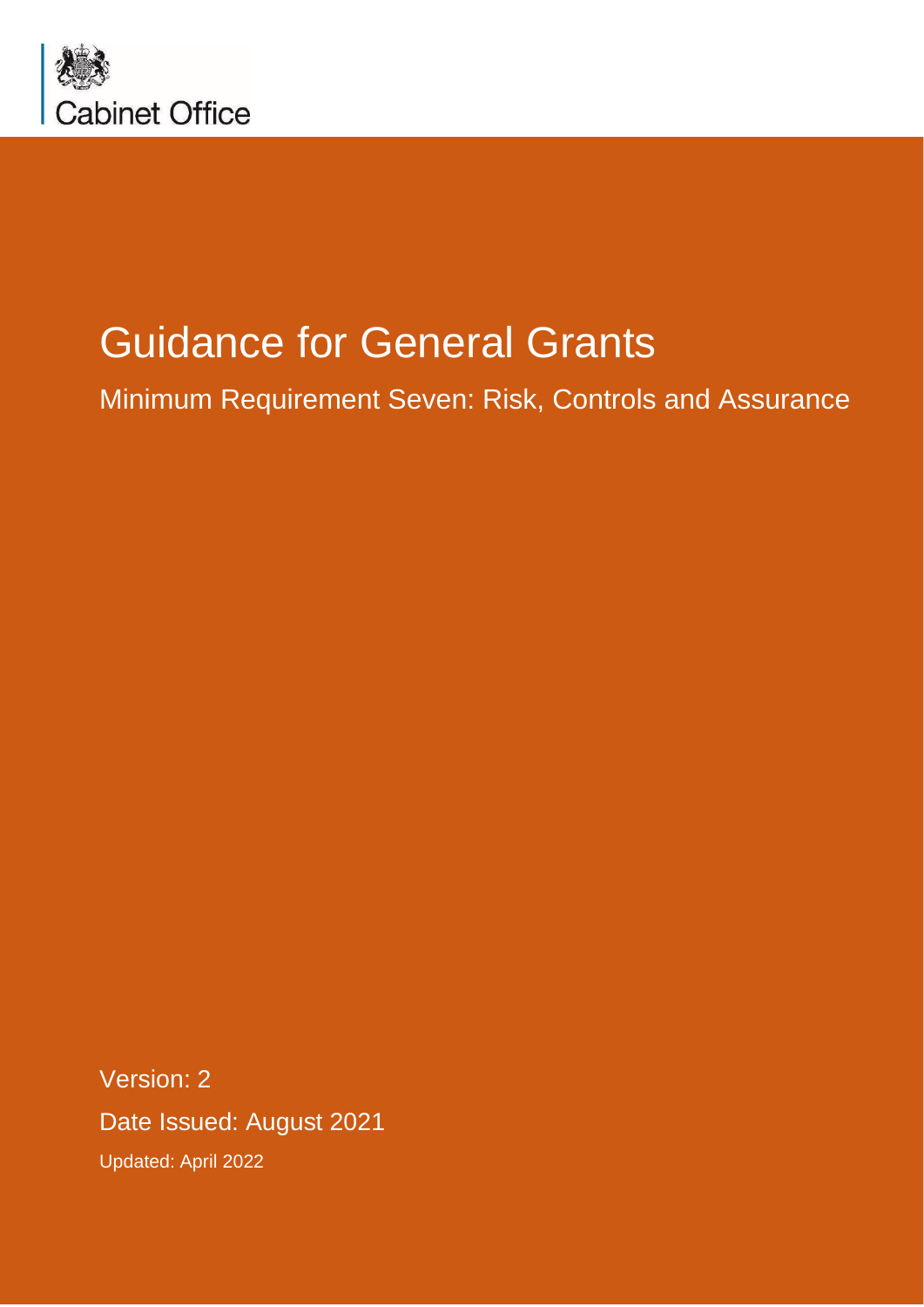#### **Important note**

- ► This guidance applies only to general grants made by departments and their arm's length bodies (ALBs) using exchequer funding. It does not apply to formula grants or grant in aid, although guidance for the latter grant will be developed in the future. 'Managing Public Money' and local guidance within organisations will continue to apply until then.
- ► Organisations' primary concern when administering grants is to have due regard to the 'Grants Functional Standard' (GovS 015) and the key documents referred to within it including ['Managing Public Money'](https://www.gov.uk/government/publications/managing-public-money). Nothing in this guidance is intended to contradict or supersede these. Furthermore, this guidance is not intended to be an additional spending control - departments retain accountability for decisions on all grant expenditure.
- ► This guidance should be read in conjunction with the wider set of 'Minimum Requirements' guidance documents (including the Introduction). Further information about how to apply this guidance can be found in the following document: *'Grant Scheme Readiness: a guide to designing and developing a new government grant scheme'*, available online through the ['grants Centre of Excellence \(CoE\)'](https://gcoe.civilservice.gov.uk/). Further references and resources are highlighted throughout. It should also be read alongside organisations' internal guidance, where available, which will provide the departmental policy context.
- ► This guidance should be approached on a 'comply or explain' basis. It is important to consider flexibility and proportionality in adhering to the minimum requirements. As such there may be some specific instances where the requirements may not be met in full. In these instances, appropriate justification should be recorded within the business case or equivalent approval documents.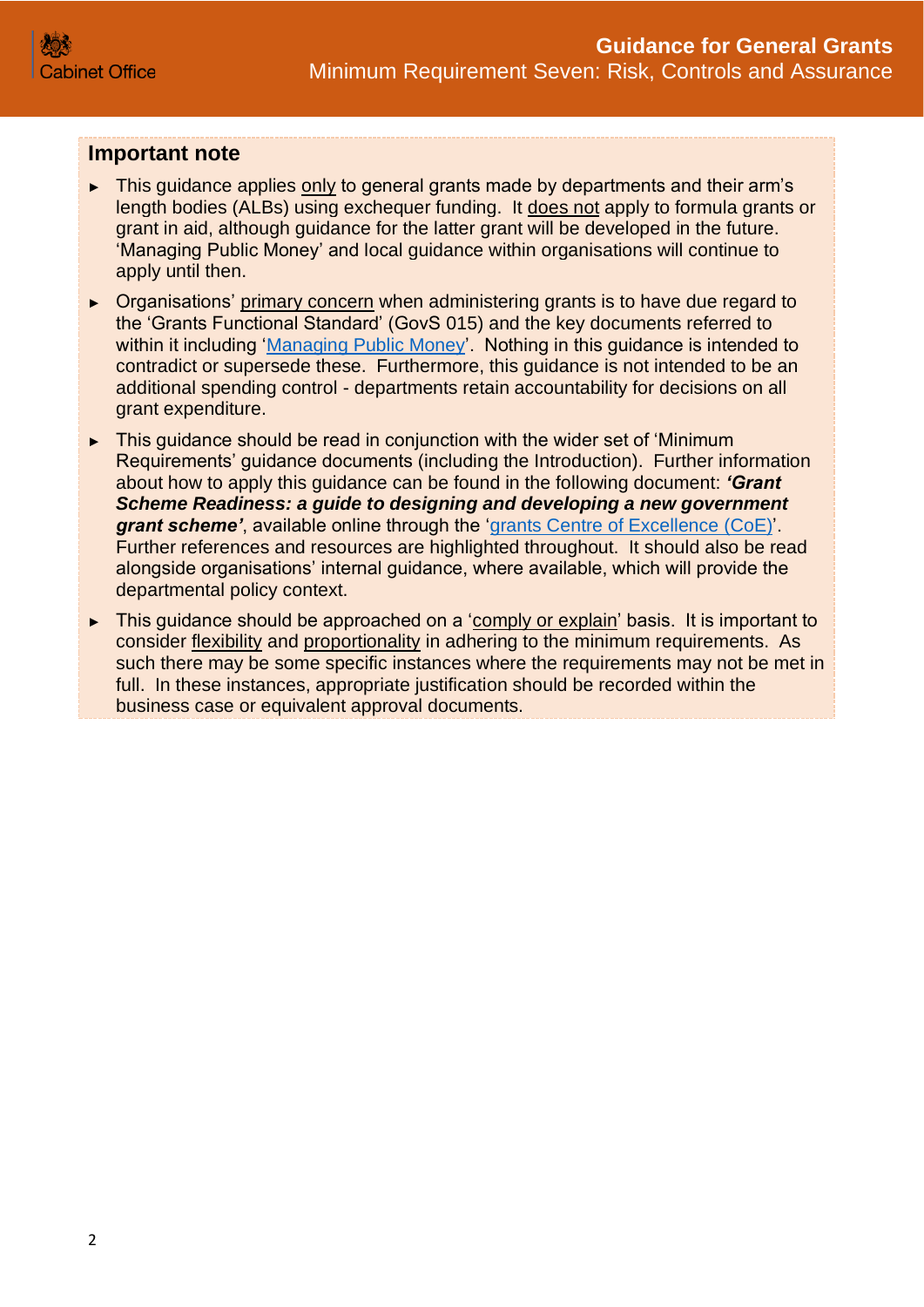

# **Contents**

| <b>Minimum Requirement</b>                              | 4  |
|---------------------------------------------------------|----|
| <b>Purpose</b>                                          | 4  |
| <b>Grants Functional Standard: Key References</b>       | 5  |
| <b>Overview</b>                                         | 7  |
| <b>Risk</b>                                             | 8  |
| <b>Risk Appetite</b>                                    | 8  |
| <b>Risk Registers</b>                                   | 8  |
| <b>Risk Prioritisation and Reporting</b>                | 9  |
| <b>Risk Rating</b>                                      | 11 |
| <b>Risk Management by Stage</b>                         | 11 |
| Risk Management in Grant Design and Development         | 13 |
| Risk Management in Grant Management and Delivery        | 13 |
| <b>Security Risks</b>                                   | 14 |
| Fraud Risk Assessment (FRA)                             | 15 |
| <b>Controls</b>                                         | 16 |
| Department and ALB Grant Management Controls            | 17 |
| <b>Grant Recipient Controls</b>                         | 17 |
| <b>Public Body and Charitable Organisation Controls</b> | 18 |
| <b>Grant Fraud Controls</b>                             | 18 |
| <b>Due Diligence</b>                                    | 20 |
| Table: Mandatory due diligence checks                   | 22 |
| <b>Assurance</b>                                        | 25 |
| Governance processes                                    | 25 |
| Assurance framework related to grants                   | 25 |
| Reporting of assurances related to grants               | 25 |
| <b>Research funding</b>                                 | 26 |
| <b>Further Resources</b>                                | 27 |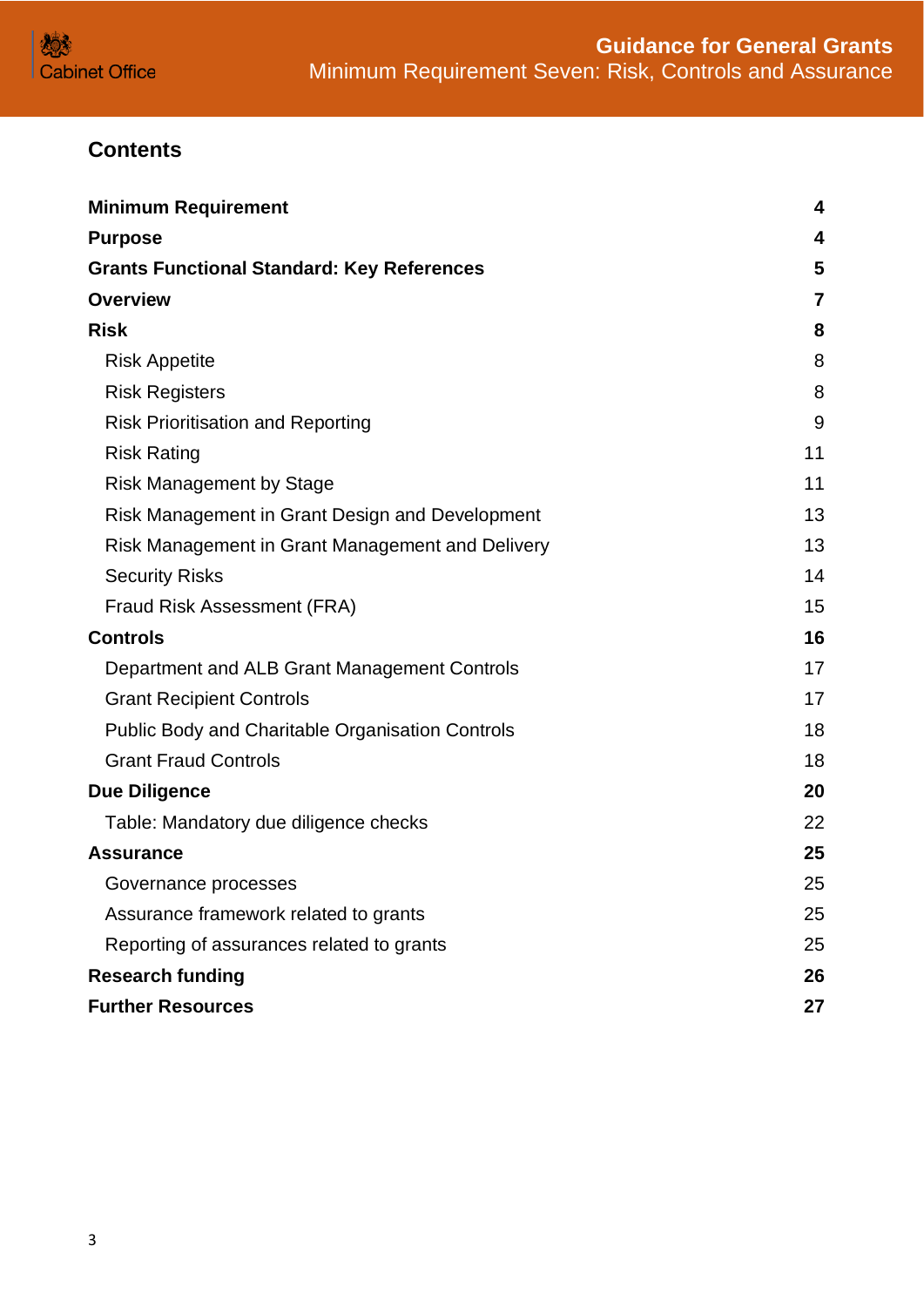## <span id="page-3-0"></span>**Minimum Requirement**

All government grants shall be subject to **timely and proportionate due diligence**, **assurance** and **fraud risk assessment**.

## <span id="page-3-1"></span>**Purpose**

*Minimum Requirement Seven:* 'risks, controls and assurance' provides detail on the creation and maintenance of a risk, controls and assurance management framework including counter fraud and due diligence activities. An effective risk, controls and assurance framework aims to reduce the risk of grant schemes failing to achieve their objectives and will support effective risk management.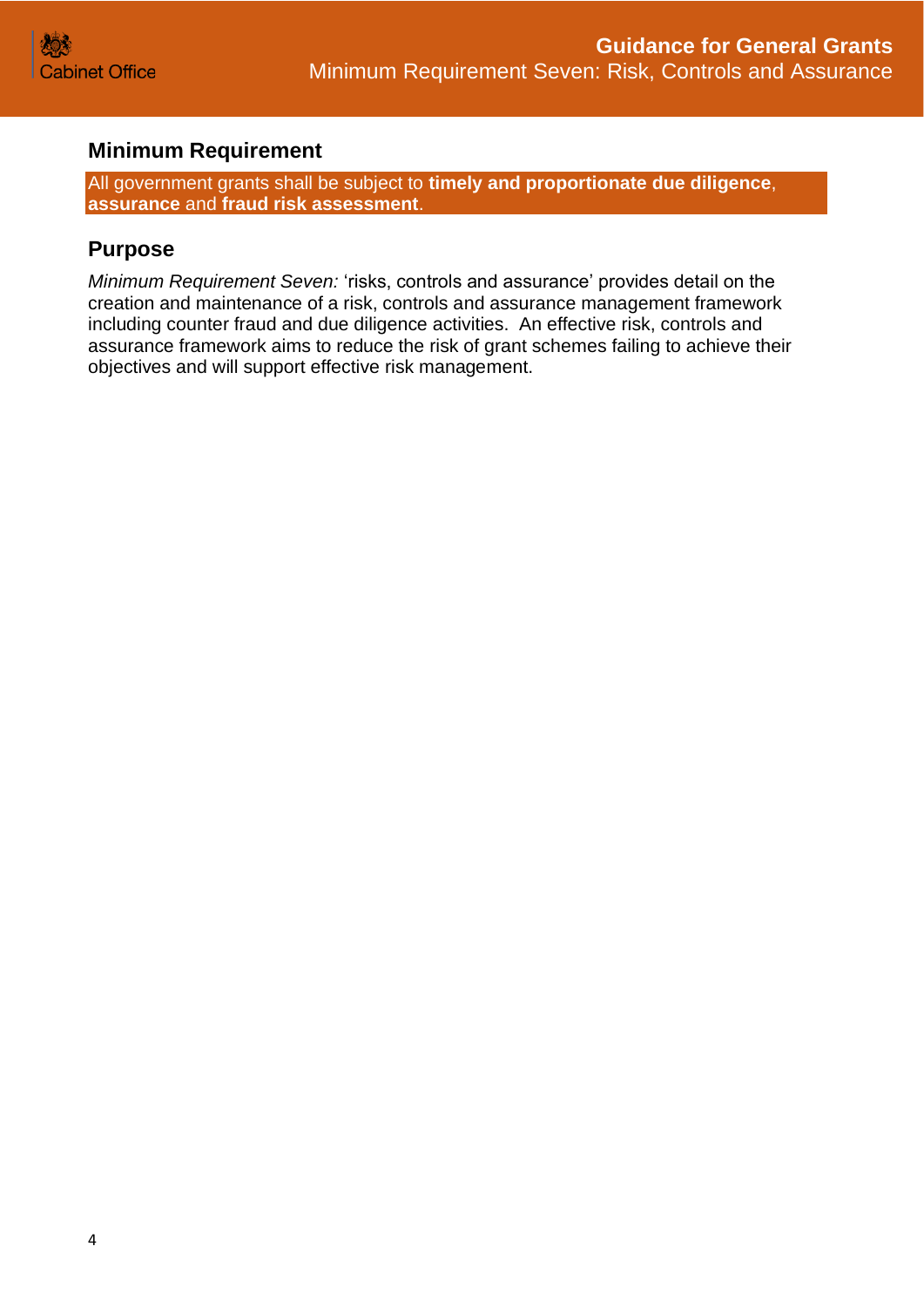## <span id="page-4-0"></span>**Grants Functional Standard: Key References**

Mandatory expectations ('shalls') for management of grants related to this minimum requirement have been extracted from the 'Grants Functional Standard' which can be accessed [on GOV.UK.](https://www.gov.uk/government/publications/grants-standards/grant-standards) *Please note that in some cases the information has been paraphrased for conciseness – refer to the standard itself for the full version.*

| <b>Area</b>                                                            | <b>Requirement(s)</b>                                                                                                                                                                                                                                                                                                                   | <b>Context</b>                                                                                                                                                                                                   | <b>Reference</b>                    | Page |
|------------------------------------------------------------------------|-----------------------------------------------------------------------------------------------------------------------------------------------------------------------------------------------------------------------------------------------------------------------------------------------------------------------------------------|------------------------------------------------------------------------------------------------------------------------------------------------------------------------------------------------------------------|-------------------------------------|------|
| <b>Grant Life</b><br>Cycle:<br>General grants<br>life cycle            | When developing general<br>grant models and criteria for<br>assessing individuals and<br>organisations for a grant<br>award, consideration shall be<br>given to combinations of risk<br>and fraud risk indicators,<br>which could affect the value<br>of the award, or whether the<br>grant should be awarded at<br>all.                | Early identification and<br>mitigation of risk is<br>critical.                                                                                                                                                   | 5.2.1 Design<br>and<br>development  | 13   |
| <b>Supporting</b><br>practices:<br><b>Risk and issue</b><br>management | Organisations shall ensure<br>effective risk management is<br>established in their<br>assurance and governance<br>processes.                                                                                                                                                                                                            | Risk management<br>practices and<br>procedures will factor<br>into wider assurance<br>and governance.                                                                                                            | 6.1 Risk and<br>issue<br>management | 18   |
| <b>Supporting</b><br>practices:<br>Counter fraud                       | An assessment of fraud risk<br>shall be undertaken for every<br>scheme proportionate to the<br>value, sector and required<br>activity of the scheme, and<br>supported by mitigating<br>actions appropriate to the<br>identified risks.<br>When planning and<br>managing Counter Fraud,<br>GovS 013, Counter Fraud<br>shall be followed. | This approach is to<br>ensure that<br>government grant<br>funding in respect of<br>policy delivery and the<br>purchase or<br>improvement of assets<br>is awarded safely and<br>used for its intended<br>purpose. | 6.2 Counter<br>fraud                | 19   |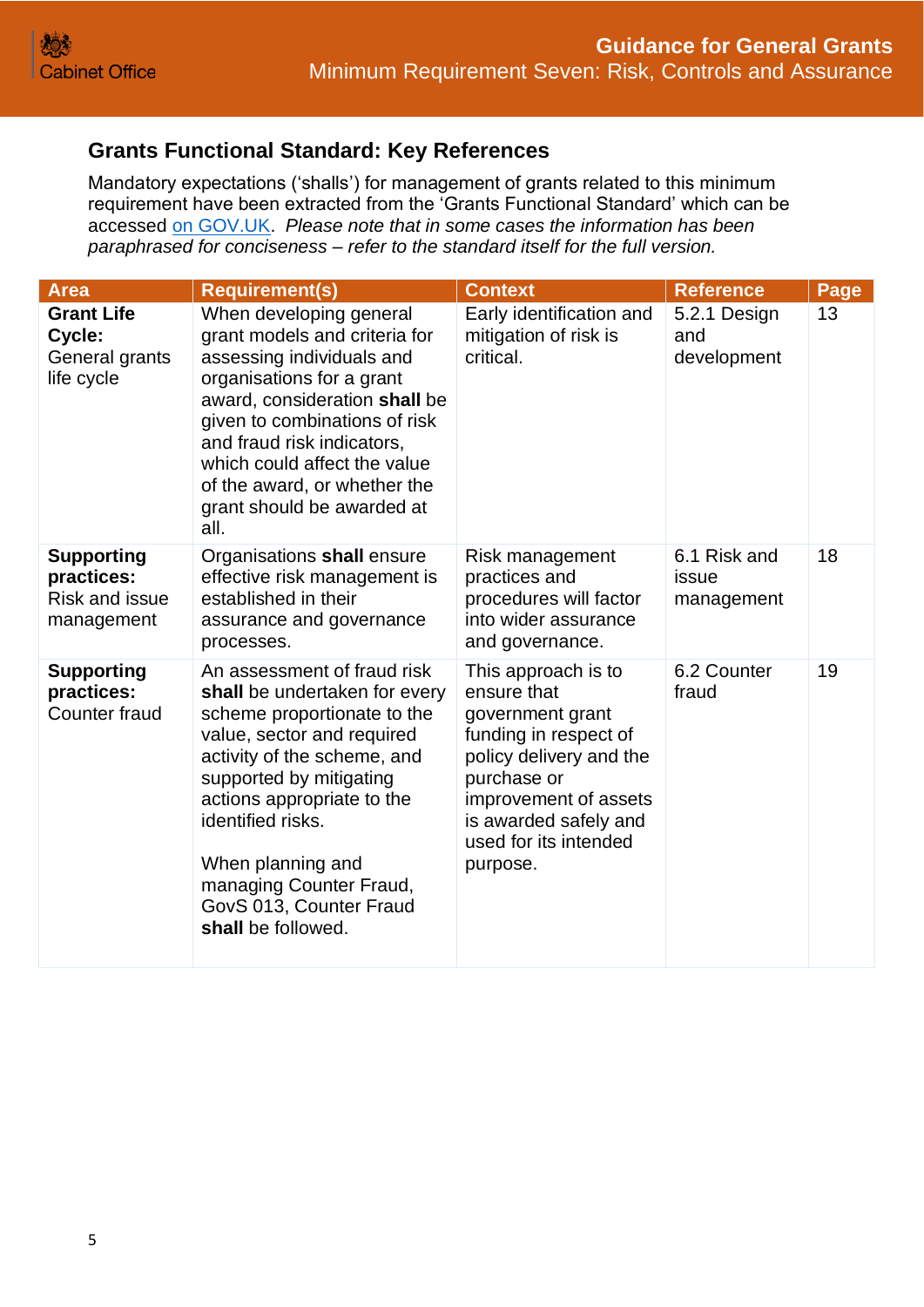| Governance:<br>Roles and<br>accountabilities | The senior officer<br>accountable for an<br>organisation's grants is<br>accountable to the senior<br>officer accountable for<br>finance. They are responsible<br>for ensuring that the financial<br>requirements for grants<br>schemes and awards are<br>implemented, in full, within<br>the departments and its<br>arm's-length bodies (if any)<br>and depending on the<br>management arrangements<br>in place. | The senior officer<br>accountable for the<br>organisation's grants<br>plays a key role in<br>ensuring an<br>acceptable level of risk<br>is considered in grants<br>management. | 4.4.5 Senior<br>officer<br>accountable<br>for an<br>organisation's<br>grants | 12 |
|----------------------------------------------|------------------------------------------------------------------------------------------------------------------------------------------------------------------------------------------------------------------------------------------------------------------------------------------------------------------------------------------------------------------------------------------------------------------|--------------------------------------------------------------------------------------------------------------------------------------------------------------------------------|------------------------------------------------------------------------------|----|
|                                              | In particular:<br>ensuring the required<br>outcomes from grant-<br>making activities are<br>realised, at an<br>acceptable level of risk<br>and cost.                                                                                                                                                                                                                                                             |                                                                                                                                                                                |                                                                              |    |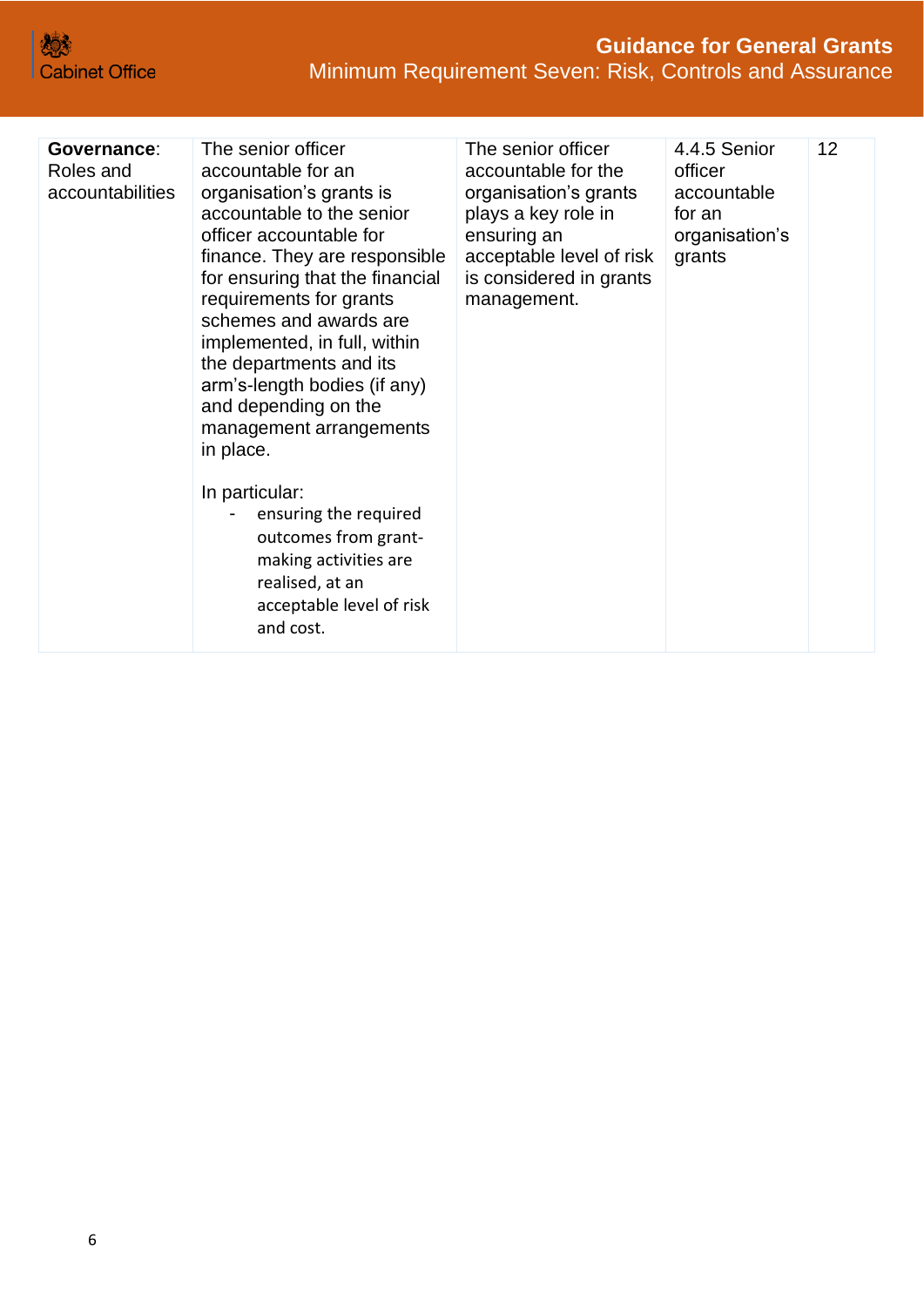## <span id="page-6-0"></span>**Overview**

- 1. Departments and arm's length bodies (ALBs) should have an appropriate framework covering risk, controls, and assurance to manage their grant activity. This document provides detail on what should be included.
- 2. The Senior Officer Responsible for a grant (SOR) shall retain oversight of their grants and also support the Accounting Officer and the Principal Accounting Officer in discharging their responsibilities, as set out in Managing Public Money. The Senior Officer Accountable for an organisation's grants (SOA) is responsible for ensuring the required outcomes from grant-making activities are realised at an acceptable level of risk and cost.
- 3. The following sections of this document consider the minimum requirements for risk management, controls and assurance focused on:
	- systems to manage grants in departments and grant making ALBs;
	- management of individual grant schemes and awards.
- 4. Risk management, fraud risk assessments (FRAs), due-diligence, controls and assurance are all pivotal to the grant making process and shall be considered and continuously monitored throughout the lifecycle of the grant award as demonstrated in the graphic below:

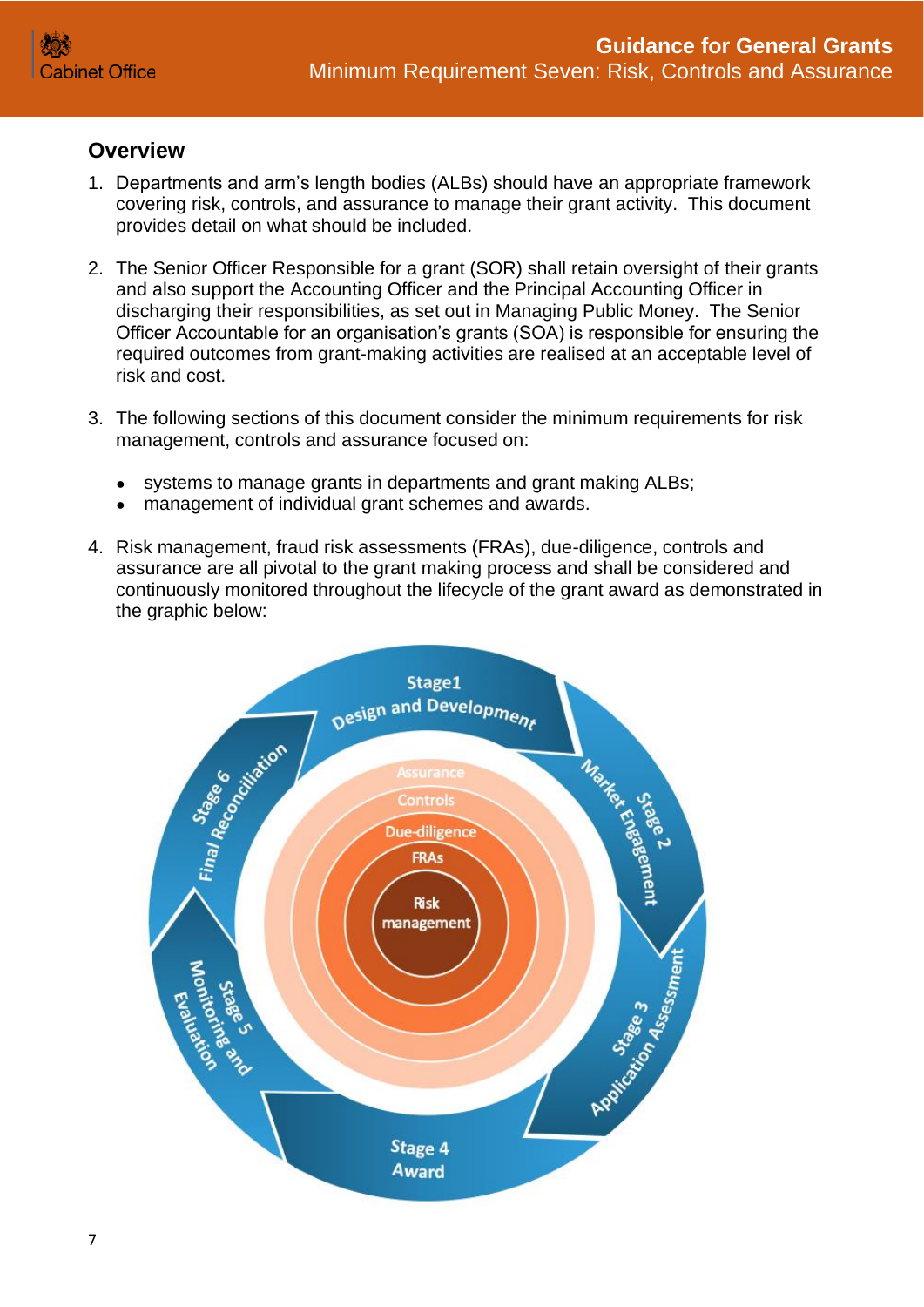## <span id="page-7-0"></span>**Risk**

- 5. Risk management shall be included in department and ALB grant management processes. Basic principles related to risk management are contained in the [Orange](https://www.gov.uk/government/publications/orange-book)  [Book.](https://www.gov.uk/government/publications/orange-book)
- 6. The Grants Functional Standard includes risk management which shall be a core component of every stage of the grant management process, from design and development to final evaluation.

#### <span id="page-7-1"></span>**Risk Appetite**

- 7. Departments and ALBs should decide how effective their grant management processes and systems need to be to deliver their core objectives and this should include an overall risk profile. This will inform the organisation's risk appetite. An immature grant management capability represents acceptance by the department or ALB of a higher degree of risk related to grant making.
- 8. Departments and ALBs should have an agreed appetite in relation to grant risk and should communicate that risk appetite to all involved in grant management – this includes departments communicating risk appetite to their grant making ALBs. The risk appetite should outline the principal risks that the organisation is both exposed to, and is willing to take, to achieve its objectives. Awareness of the risk appetite in departments and ALBs will support any subsequent escalation of significant risks and issues to senior management, ensuring only risks which exceed the agreed tolerance are escalated.
- 9. Significant events may change the risk appetite of the department, for example, the [Public Accounts Committee inquiry into the Kids Company.](https://old.parliament.uk/business/committees/committees-a-z/commons-select/public-accounts-committee/inquiries/parliament-2015/closure-of-kids-company-15-16/) In these cases, risk appetite should be reset and re-communicated within the department and its grantmaking ALBs. More generally, departments and ALBs should regularly review the approach taken to approving their risk appetite in order to keep pace with the changing types of risks faced.
- 10.Risk appetite factors to be considered in relation to grants may include: the amount of expected fraud, compliance with the [General Data Protection Regulation](https://www.gov.uk/government/publications/guide-to-the-general-data-protection-regulation) (GDPR) to protect personal information, ensuring value for money can be demonstrated, or where applicable, covering risks to national security, for example through knowledge transfer or data use as a result of funded research, etc.

## <span id="page-7-2"></span>**Risk Registers**

- 11.Department and ALB risk registers shall include very high and high rated risks to significant grant schemes and awards.
- 12.Risk registers shall be held by those teams managing significant grant schemes and awards. These shall be used to consider if additional controls are needed to reduce the impact or likelihood of grant risks. They also support ongoing assessment on whether current risks are outside of the department's or ALB's risk appetite and, therefore, should be escalated.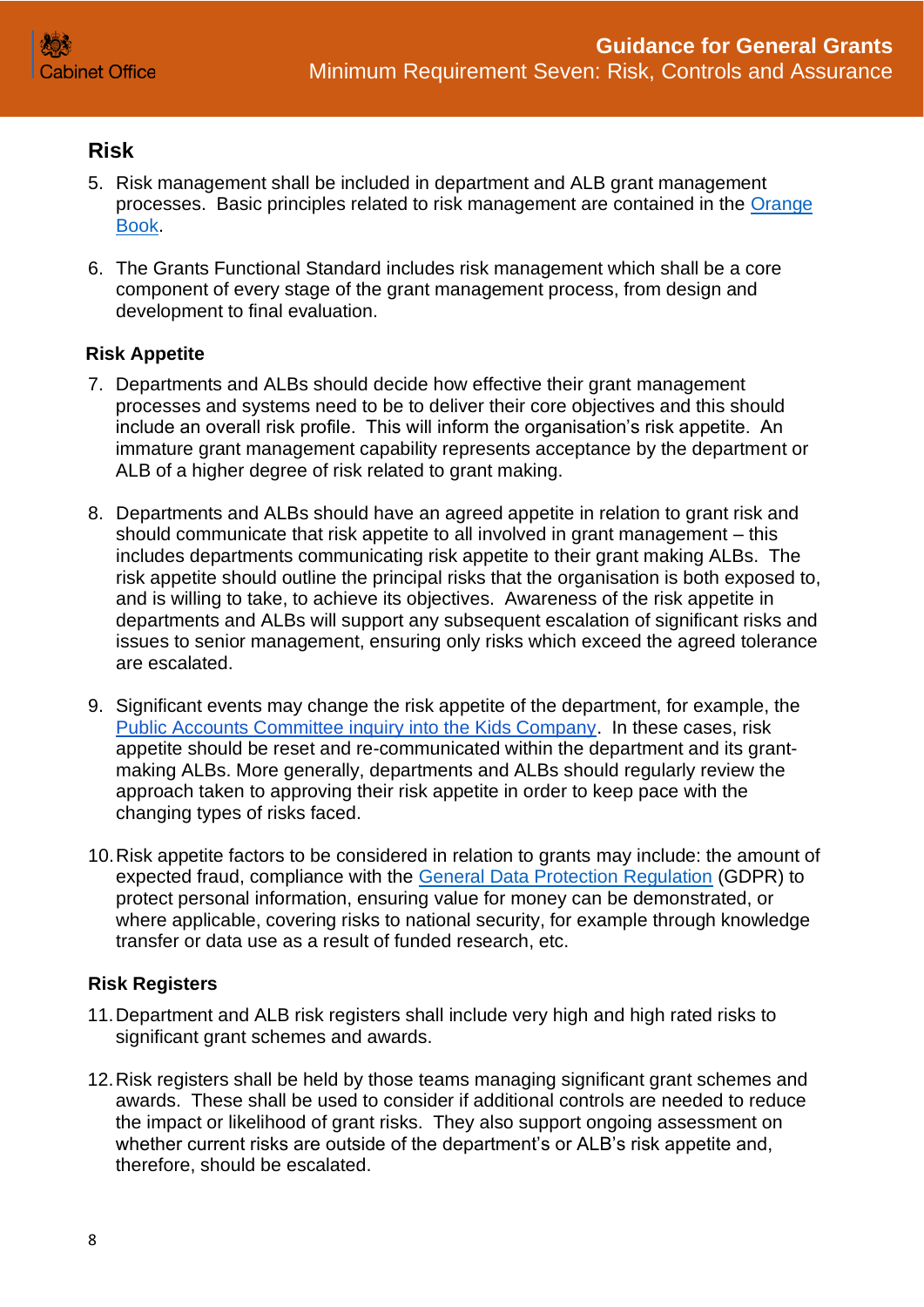- 13.The following are positive attributes related to the use of grant risk registers:
	- risks are focused on achievement of the objectives;
	- includes consideration of the department and ALB risk appetite in relation to grants;
	- the risk register is regularly discussed and is used as an important tool to support good grant management;
	- risk management processes are not burdensome, for example the risk register does not require significant effort to maintain and only focuses on the top risks typically no more than six depending on the grant scheme or award;
	- awareness of the distinction between risks and issues; and
	- mitigating action should be detailed to reduce the likelihood or impact of the risk within the department's risk tolerance.

14.Approaches to managing risks can be characterised as:

- **Treated:** controls applied to reduce the likelihood and impact;
- **Tolerated**: risk and issues are accepted;
- **Transferred:** responsibility for the grant may be transferred to another business area better suited to manage the risk; and
- **Terminated**: the grant scheme or award is withdrawn or the scheme is redesigned to eliminate one or more specific risks.
- 15.Where a business area decides to accept *tolerate* a significant risk or issue, it should document the management decision and the rationale.

**Resources**: the [grants Centre of Excellence \(CoE\)](https://gcoe.civilservice.gov.uk/) contains several examples of risk templates and risk appetite statements and also hosts a fraud risk assessment (FRA) template.

16.Departments and ALBs should have a process in place to escalate significant grant risks within the organisation and also to escalate from the ALB to the department, if the risk is significant. Department and ALB risk registers shall include high-rated risks to significant schemes and awards. Significant risks, including those related to fraud, shall be discussed at departmental governance boards and audit committees, as part of an embedded risk review process.

#### <span id="page-8-0"></span>**Risk Prioritisation and Reporting**

17.Departments and ALBs should use their own processes to rate their risks, based on a *probability versus impact* model. This will result in an overall score for each risk. A suggested risk matrix format is set out below. Risk ratings – Very High, High, Medium, or Low – shall be recorded in the appropriate field on the GGIS database to support the identification and review.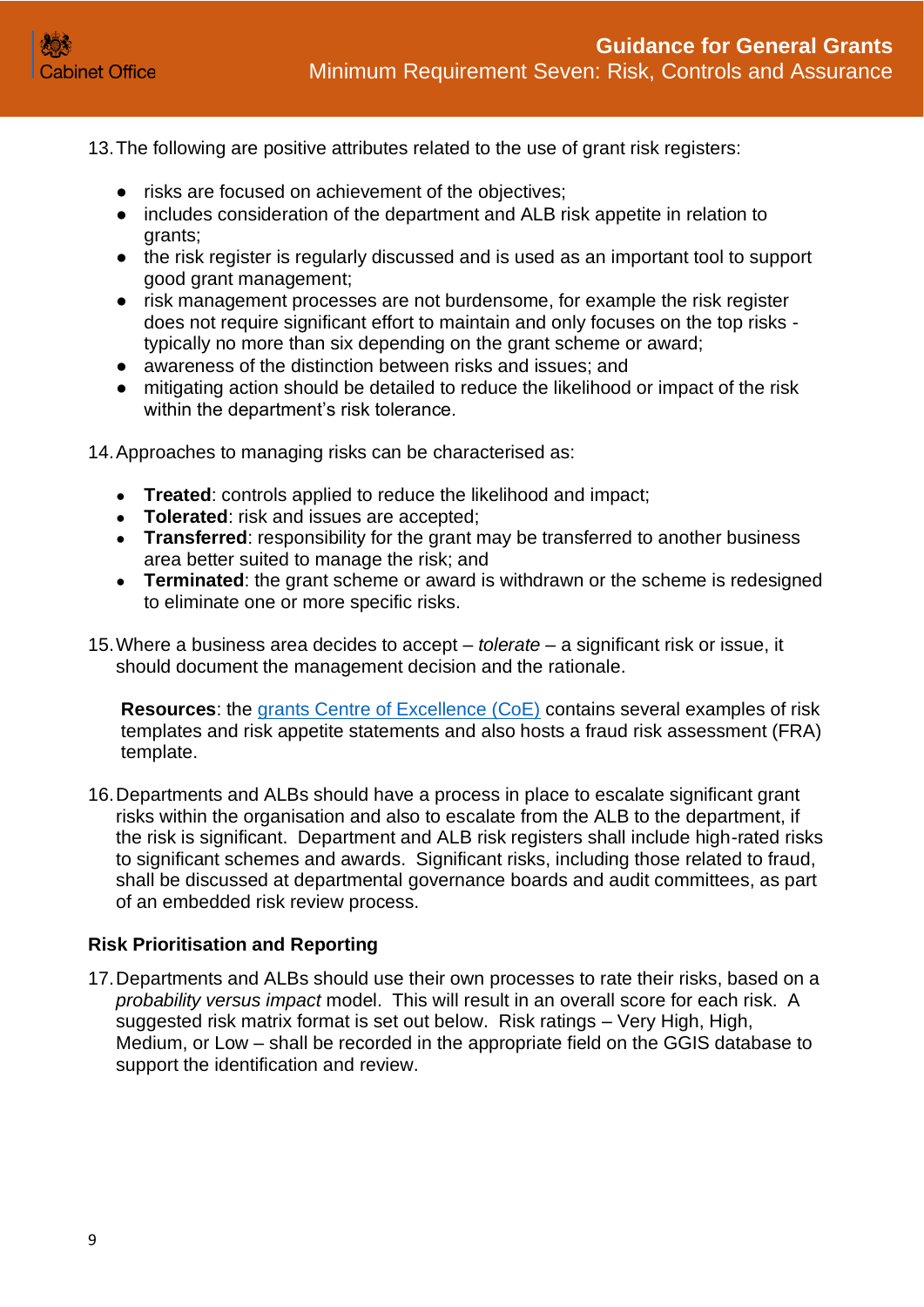#### **Table**: Risk Matrix

|                    |   |                          | <b>Impact (Negative)</b> |                 |                |                          |
|--------------------|---|--------------------------|--------------------------|-----------------|----------------|--------------------------|
|                    |   |                          | <b>Minor</b>             | <b>Moderate</b> | <b>Major</b>   | <b>Critical</b>          |
|                    |   |                          |                          | 2               | 3              | 4                        |
| <b>Probability</b> | 4 | <b>Almost</b><br>certain | Medium (4)               | High(8)         | Very High (12) | <b>Very High</b><br>(16) |
|                    | 3 | Likely                   | Medium (3)               | High(6)         | High(9)        | <b>Very High</b><br>(12) |
|                    | 2 | <b>Possible</b>          | Low $(2)$                | Medium (4)      | High(6)        | High(8)                  |
|                    |   | <b>Unlikely</b>          | Low(1)                   | Low $(2)$       | Medium (3)     | Medium (4)               |

#### **Risk Impact**

**Critical**: grant objectives will not be substantially met and there is likely to be a significant reputational impact on the department or ALB, including:

- loss of personal information by the grant recipient;
- loss of sensitive information impacting on national security;
- significant likelihood of referral to competition authorities due to subsidy control questions;
- the team has no capacity to monitor and manage grant funds in line with the Grants Functional Standard; and
- funding is diverted by the grant recipient to fund criminal or terrorist activities.

**Major**: grant objectives will not be substantially met:

- significant risk of fraud, impacting a large proportion of the grant funding;
- non-compliance to subsidy regulations;
- due diligence issues related to the grant recipient causing reputational damage;
- team capacity and capability to monitor and manage funds is very limited;
- a team member has an undeclared conflict of interest that is likely to cause reputational damage; and
- payments are not made promptly or accurately to the grant recipient.

**Moderate**: some grant objectives will not be met:

- some risk of fraud affecting a low proportion of the grant funding;
- grant funding not used within the year, resulting in clawback of the funding to the funding organisation; and
- team capacity and capability to monitor and manage grants is limited.

**Minor:** Some slight impact on delivery of the full business objectives and a small risk of fraud.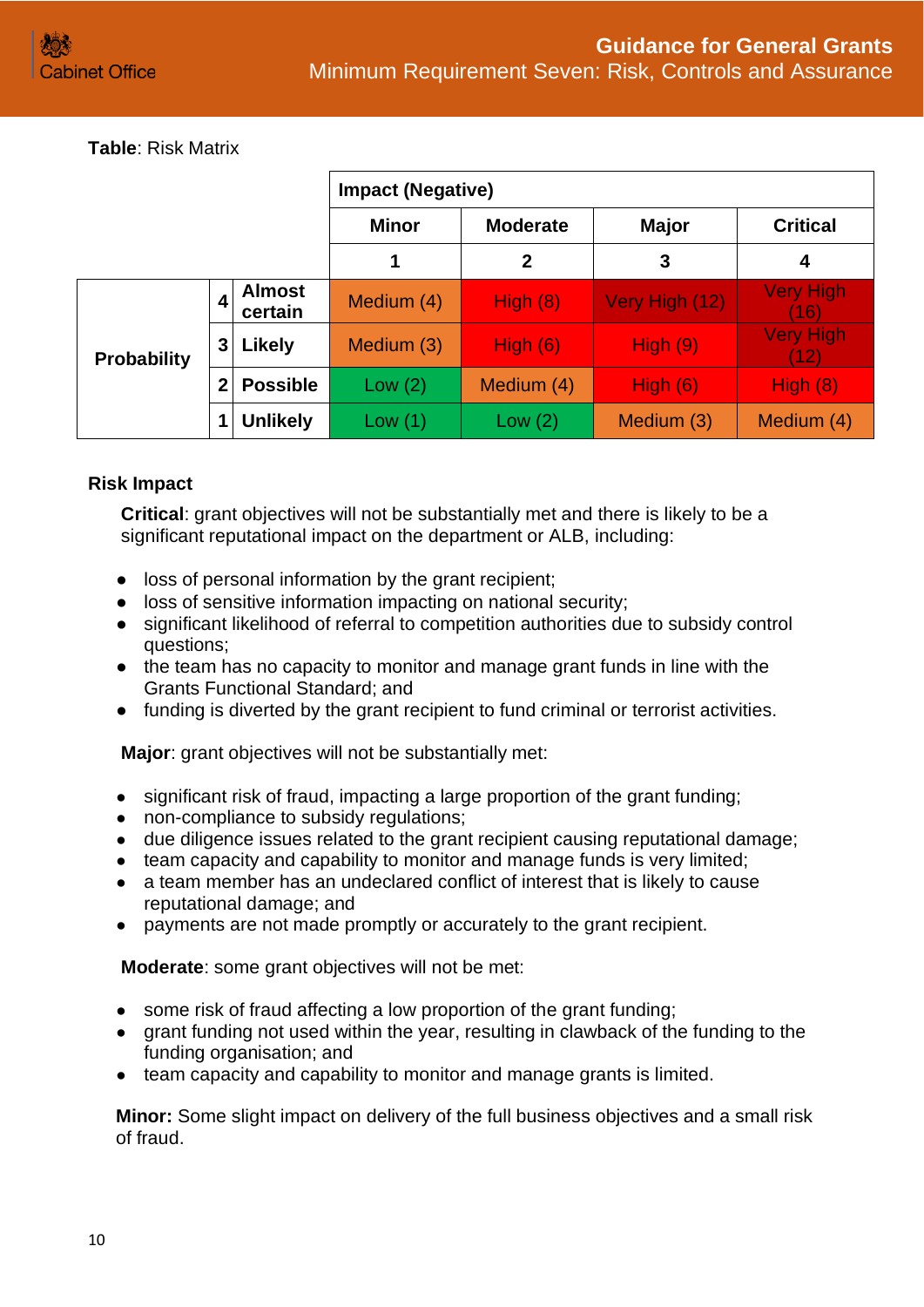#### <span id="page-10-0"></span>**Risk Rating**

18.The following provide basic definitions of overall risk ratings. Grants loaded onto GGIS shall have a risk rating ascribed to them.

**Very high or high risk**: grants rated very high or high risk may include several risk factors in combination, leading to a greater level of uncertainty in delivery terms. For example, a high value grant awarded to an organisation which does not have a long track record of delivery in government grants, and/ or where a grant is focused in a policy area which is new to the department or highly innovative. Novel and contentious grants and those that are awarded as a result of a ministerial direction, should also be considered for a high-risk rating. These grants have a significant impact on the department's strategy or operational activities and significant stakeholder concern in the event of the risk materialising.

**Medium risk**: grants rated medium risk may be lower value than high risk grants and will usually be in policy areas familiar to the department, but perhaps where the department is seeking to break new ground or innovate. They may also include those which are awarded to organisations considered slightly higher risk in terms of credibility or financial viability due to a lack of alternative options in the market. These grants have a moderate impact on the department's strategy or operational activities and moderate stakeholder concern in the event of the risk materialising.

**Low risk**: grants rated low risk consist of low value, routine or repeat grants in policy areas familiar to the department, awarded to recipients with a proven track record of successful delivery in the public and/ or private sector. These grants have a low impact on the department's strategy or operational activities and low stakeholder concern in the event of the risk materialising.

#### <span id="page-10-1"></span>**Risk Management by Stage**

- 19.Risk management shall be undertaken at every stage of the grant management process:
	- a. **Design and development**: to ensure risks are considered when designing grant schemes:
		- conduct early options and risk analysis, including rating the risks for each option;
		- determine the right structure of the design to minimise risks and optimise delivery of objectives;
		- secure business case and efficiency control approvals and seek advice from the Complex Grants Advice Panel (CGAP), where applicable, (see ['Minimum](https://assets.publishing.service.gov.uk/government/uploads/system/uploads/attachment_data/file/722197/Grants-Standard-THREE-NGAP.pdf)  [Requirement Three: CGAP'](https://assets.publishing.service.gov.uk/government/uploads/system/uploads/attachment_data/file/722197/Grants-Standard-THREE-NGAP.pdf) for more information);
		- engage with appropriate teams including finance, commercial and legal, to ensure related risks are considered;
		- assess fraud risk, and where appropriate ensure that *national security risks* are also assessed and apply the appropriate legal frameworks, such as export controls; and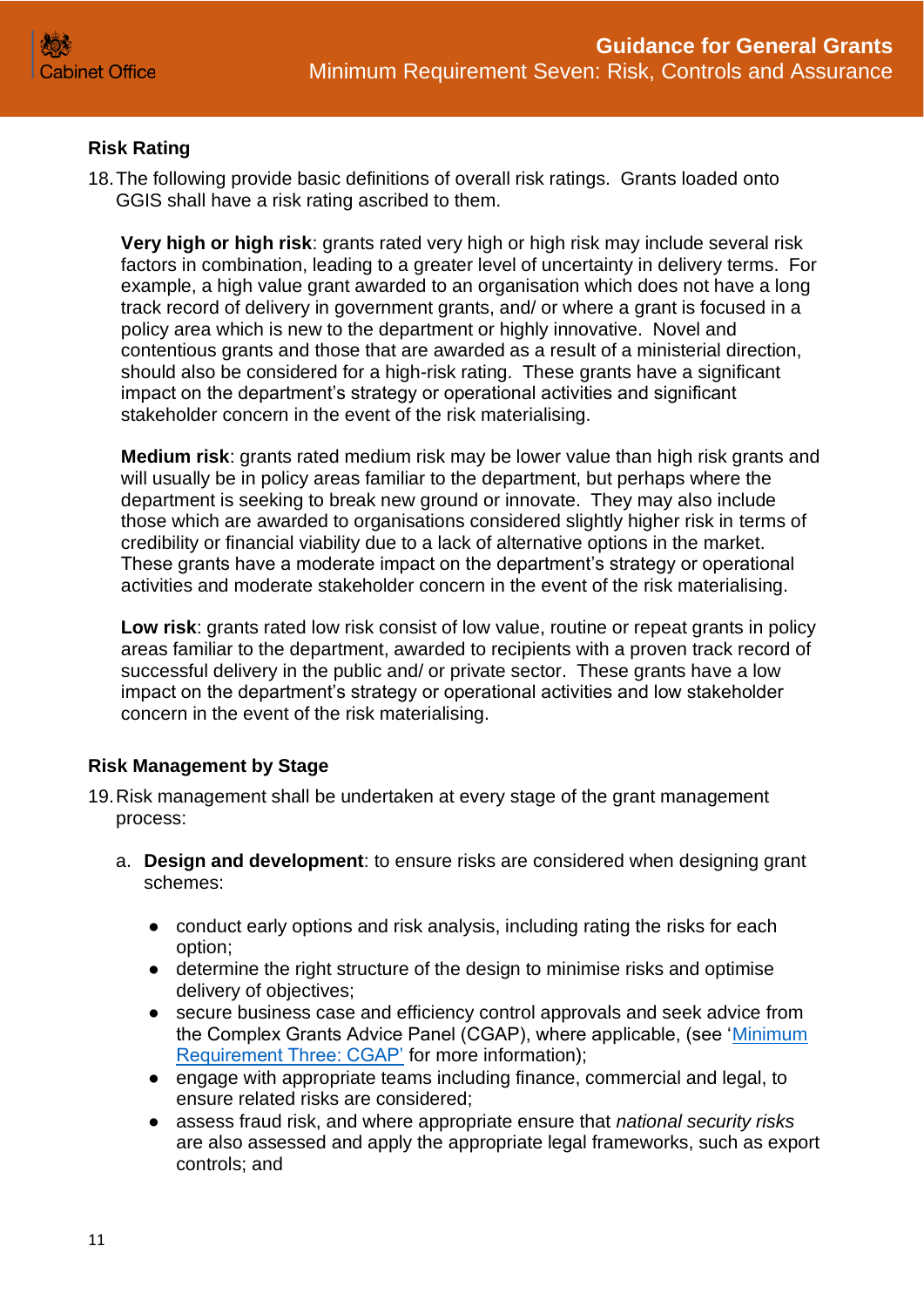- ensure internal personnel have the capacity and capability to manage the risks under their ownership.
- b. **Market engagement**: to ensure risks related to market engagement are reduced:
	- prepare the requirement, application documents and evaluation strategy with regard to the department's risk appetite; and
	- shall consider potential fraud risks, setting a counter fraud tone and maintaining professional relationships when engaging externally.
- c. **Application assessment**: to ensure the organisation considers the risks when selecting the grant recipient:
	- conduct due diligence in the context of the fraud risks of the scheme (see mandatory due diligence table and paragraph 47);
	- rank the applications, including estimating the level of recipient risk and consider if additional controls are needed as a result; and,
	- review risk registers submitted by grant applicants applicable to significant grants.
- d. **Grant award**: to ensure that appropriate assurance requirements are established to monitor risk mitigation:
	- approve grant applications and notify the applicant; and
	- plan proportionate risk mitigation actions, for example:
		- o increasing the frequency or scope of monitoring;
		- o providing targeted technical assistance;
		- o requiring additional progress reporting;
		- o detailing the requirement for internal audits; and
		- o applying special conditions.
- e. **Performance monitoring:** to ensure delivery risks are managed:
	- monitor the recipient's performance and assess if risks are being managed effectively; and
	- undertake action to reduce the risk, as required.
- f. **Final evaluation:** to consider if there are lessons to improve risk management of similar grants:
	- document recipient performance against delivery of the agreed output and/ or financial outturn;
	- report prevented and detected fraud to the Counter Fraud Centre of Expertise through the quarterly Consolidated Data Request (CDR) returns; and
	- document lessons learnt (See also '*[Minimum Requirement Eight: Performance](https://assets.publishing.service.gov.uk/government/uploads/system/uploads/attachment_data/file/722202/Grants-Standard-EIGHT-Performance-and-Monitoring.pdf)  [and Monitoring](https://assets.publishing.service.gov.uk/government/uploads/system/uploads/attachment_data/file/722202/Grants-Standard-EIGHT-Performance-and-Monitoring.pdf)*' for further guidance on evaluation).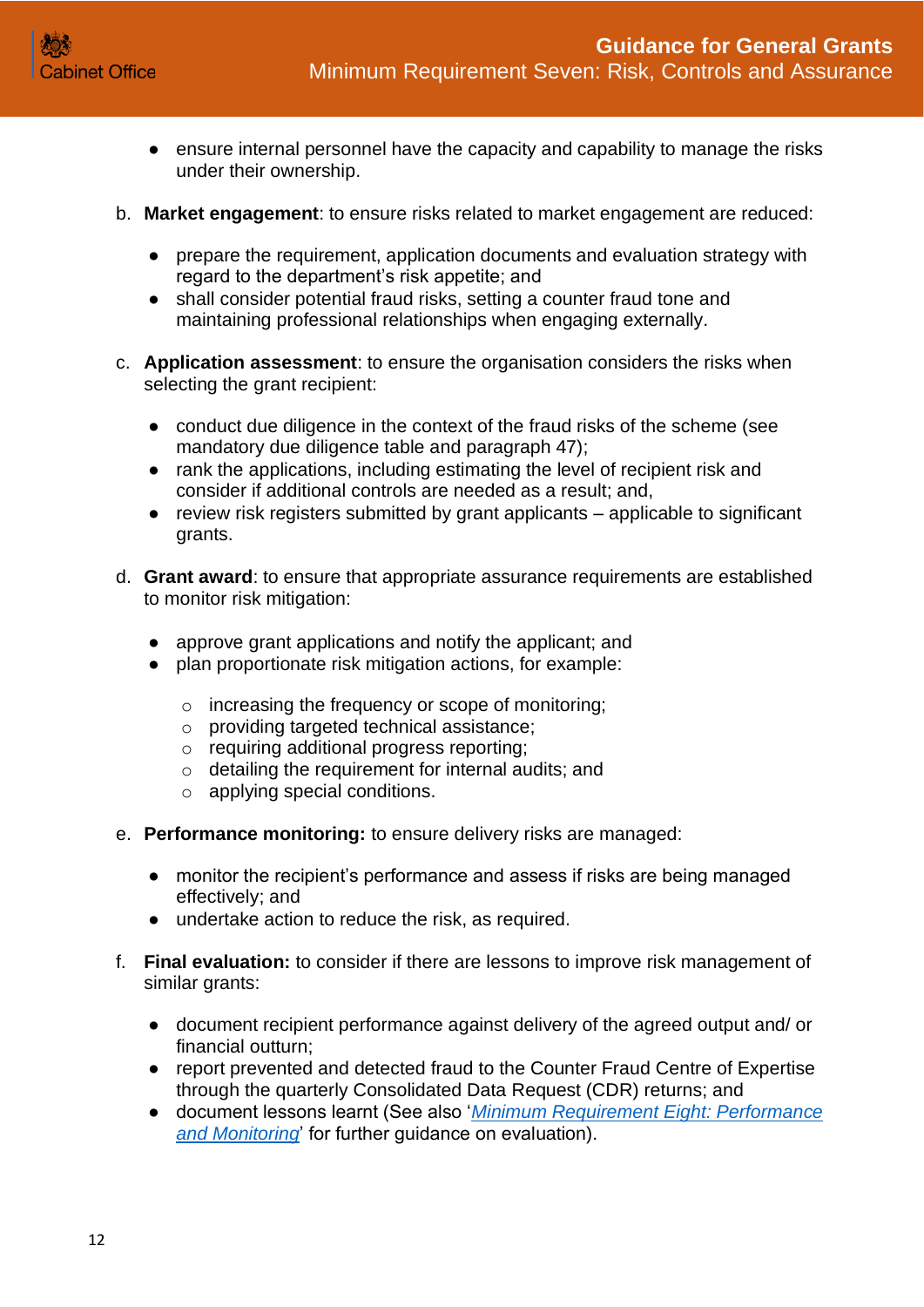#### <span id="page-12-0"></span>**Risk Management in Grant Design and Development**

- 20.Broad risk areas relevant to individual grant schemes and awards aligned with Accounting Officer tests on propriety, regularity, value for money, and feasibility include:
	- poor value for money secured, or value for money not assessed, due to poor delivery of the output;
	- risk of fraud, or loss of public money;
	- insufficient due diligence to ensure grant recipient is solvent and an appropriate organisation to receive funding;
	- failure to pay a grant recipient promptly and accurately;
	- non-conformance to the GDPR, leading to increased risk related to the storage of personal information relating to the grant recipient;
	- non-compliance with legal frameworks such as: [Export Controls,](https://www.gov.uk/government/organisations/export-control-organisation) the Academic [Technology Approval Scheme](https://www.gov.uk/guidance/academic-technology-approval-scheme) (ATAS), the [UK money laundering regulations](https://www.gov.uk/government/publications/money-laundering-and-terrorist-financing-amendment-regulations-2019) and the [UK Sanctions Regime;](https://www.gov.uk/guidance/uk-sanctions)
	- grant expenditure leads to questions related to subsidy compliance and possible referral to competition authorities by a third party;
	- activity is outside the ambit of the department, or is novel, contentious and repercussive, or carries a potential risk to national security; and,
	- reputational damage, arising from any of the above.
- 21.Departments and ALBs setting up grant schemes in the fields of research, innovation, technology and infrastructure should consider the following:
	- national security risk: the risk of a threat to UK national security arising from an Organisation's failure to protect intellectual property, classified information or sensitive or dual use technology emerging from a grant award - further advice is available at the [Centre for the Protection of National Infrastructure;](https://www.gov.uk/government/organisations/export-control-organisation)
	- export control risk: the outputs from some grant awards can, in some circumstances, give rise to a risk of breaching export controls on sensitive or dual use technology. Early engagement with the [Export Control Joint Unit](https://www.cpni.gov.uk/trusted-research-guidance-academia) can help mitigate such risks;
	- organisational security risk: the risk of a threat to the security of an organisation, its personnel or its own or other's intellectual property arising from that organisation's failure to protect sensitive information emerging from a grant award; and
	- the correct categorisation and application of tax relief on research and development according to the [HM Treasury Consolidating Budget Guide.](https://www.gov.uk/government/publications/consolidated-budgeting-guidance-2019-to-2020)

#### <span id="page-12-1"></span>**Risk Management in Grant Management and Delivery**

22.Types of risk relevant to the grant management system include:

- structural arrangements to manage grant making are not effective;
- the overall control framework is not effective or efficient:
- inadequate governance arrangements to manage and support grant making decisions;
- no process exists to escalate significant grant risks or issues: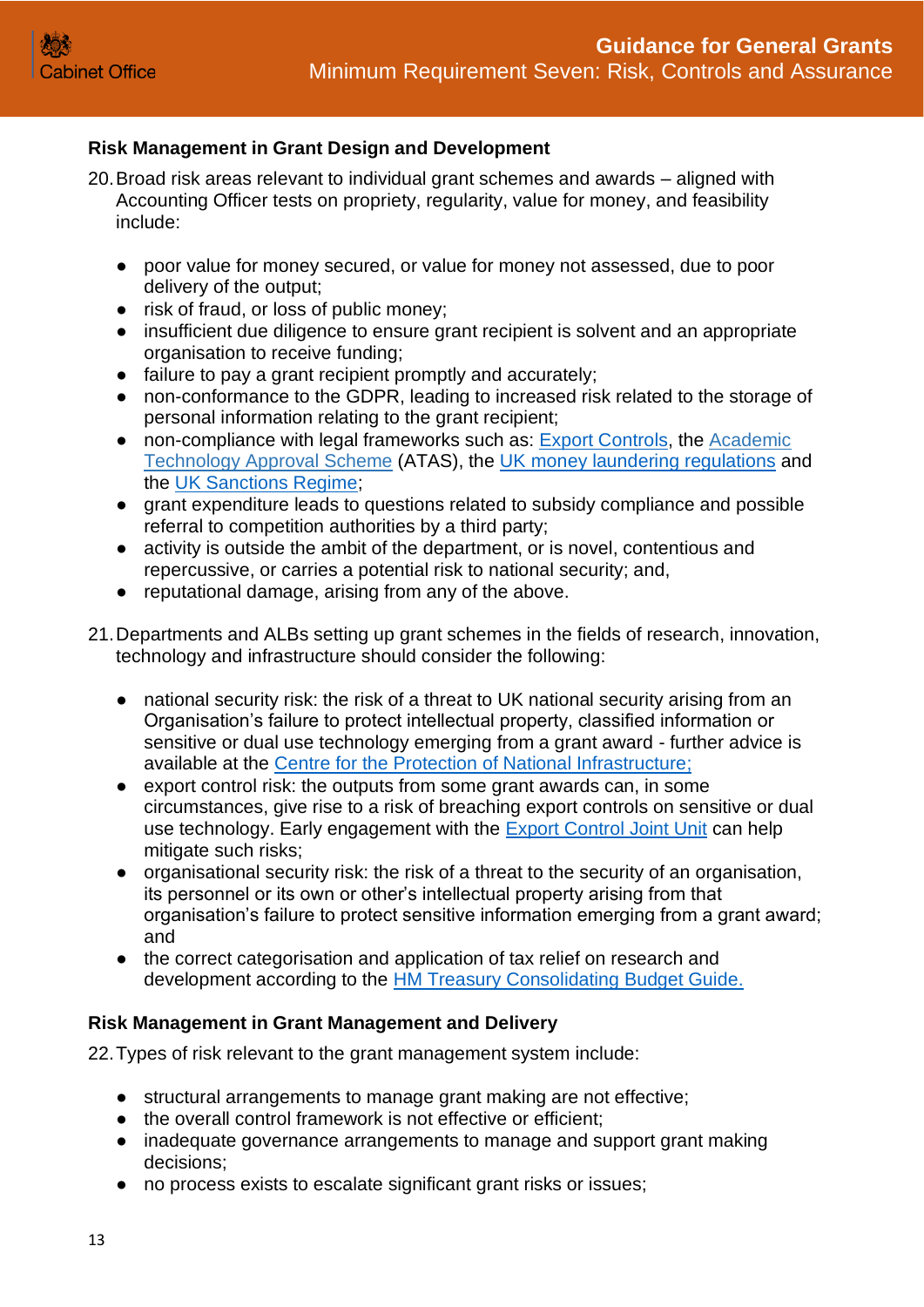- national security risks have not been considered or mitigated where it is necessary, for example in relation to sensitive research with dual military or civilian uses or where grant awards may be diverted to fund extremism;
- insufficient guidance and advice is made available for colleagues across departments to enable consistent and effective grant making;
- the limited capacity and capability of those involved in managing the grant making process;
- the extent to which grants are subject to competition;
- ministerial requests to make direct awards that may contravene Managing Public Money;
- insufficient focus on responsible grant making by grant recipients, resulting in reputational damage;
- the tone from the top underplays the risks to the scheme;
- second line assurance activity is not sufficient or effective; and,
- grant systems do not support prompt or efficient payment.
- inadequate systems to detect and/or prevent financial loss arising from fraud or the misappropriation of funds

#### <span id="page-13-0"></span>**Security Risks**

- 23.The grant making organisation should be aware of their organisations' security strategy and arrangements, and should be aware of specific security risks to grant schemes, and incorporate these into their risk assessments. Security risks can be categorised by: physical, personnel, cyber, technical and industry, with some examples to look for in grant schemes listed below (see also paragraph 19 above).
	- Physical: Integrate physical security into the design of government infrastructure ensuring preventative and protective measures are in place, considering measures such as access rights.
	- Personnel: Consider the security of those working on grant schemes or receiving the grants - are they all appropriately cleared? It is important to recognise inside threat as an on-going risk especially if staff are working from home as this risk of becoming disillusioned may be harder to spot.
	- Cyber: Think about how data is securely stored across the grant lifecycle by both the grant making organisation and the receiving organisation.
	- Technical: Ensure sensitive information is not at risk of exploitation by hostile actors.
	- Industry: Industry security is to protect the government from threats relating to contractors and suppliers having access to classified information, assets and estates. Appropriate security clauses should be added to the grant agreement where needed.
- 24.The grants Centre of Excellence (CoE) includes further policy guidance covering national security risk, including beneficial ownership, with specific clauses for use in grant agreements, which are cleared with Cabinet Office Legal Advisers. The document can be found in the Resource Library on the CoE, which can be accessed on the [grants Centre of Excellence](/Users/kirsty.brook/Downloads/grants%20Centre%20of%20Excellence).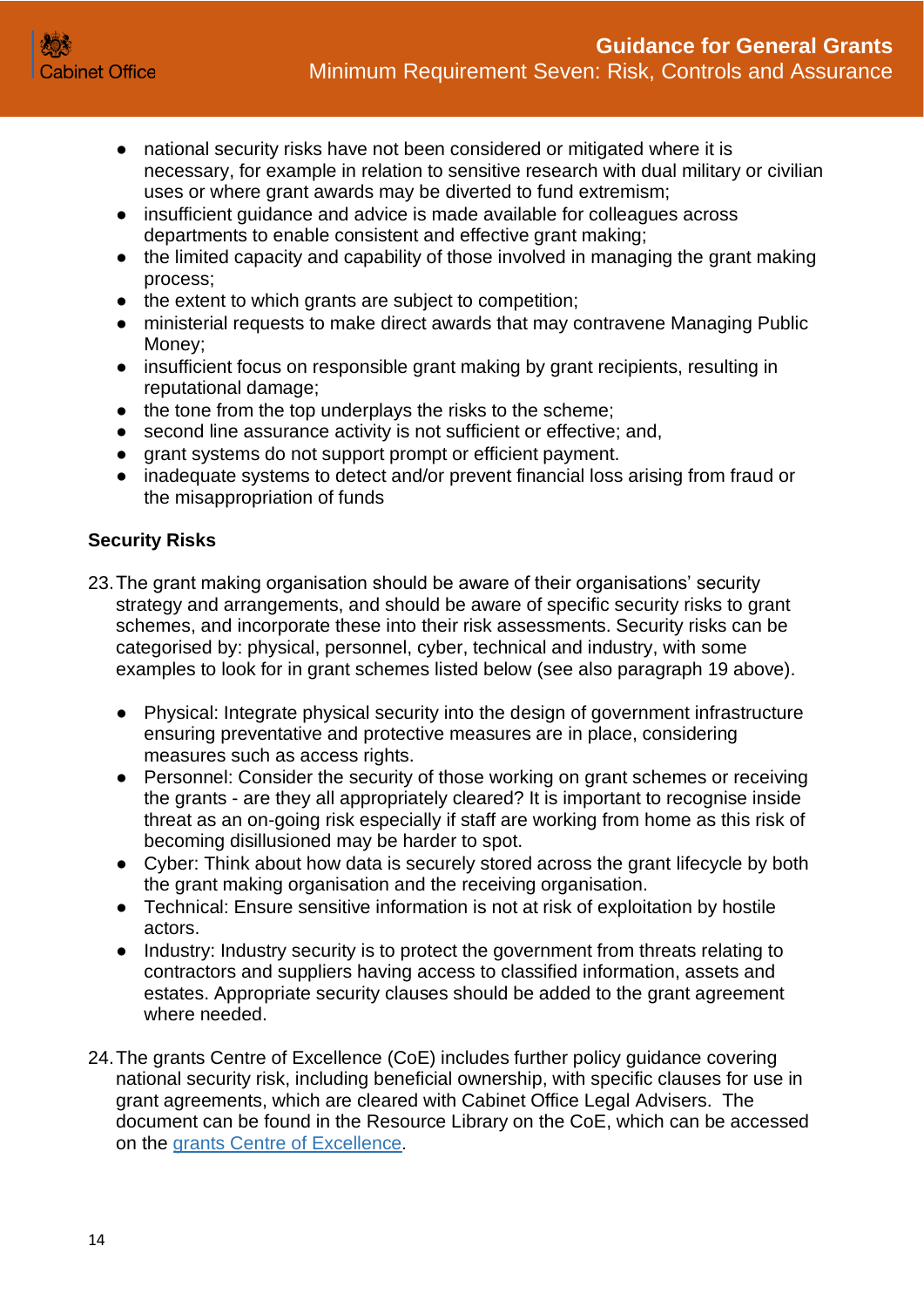#### <span id="page-14-0"></span>**Fraud Risk Assessment (FRA)**

- 25.Public sector organisations shall assess the risk of fraud within all grant spend. All grant schemes shall consider the impact of fraud over and above financial loss. This may include reputational damage; the impairment of the achievement of government policy objectives; physical or societal harm as well as risks to national security, including terrorist financing, hostile state actors and organised crime.
- 26.Every grant scheme shall have a documented assessment of their fraud risk which should be proportionate to the size and perceived risk of the grant scheme within the organisation.
- 27.High risk grants schemes are required to produce a detailed FRA, as set out in the '*Government Counter Fraud Profession Standard for Fraud Risk Assessments'* – please email [gcfp@cabinetoffice.gov.uk](mailto:gcfp@cabinetoffice.gov.uk) for a copy.
- 28.As a minimum, all grant schemes should consider common fraud risks including: falsified eligibility, misuse of grant funding, hijacked identities, inflated costs, claims for work not performed, duplicate funding, deliberate claims for excessive funding, collusion between the applicant and an internal actor, changing bank details to a fraudster's account, and claims from entities which do not exist or are not operating.
- 29.The detailed FRA shall be maintained through the life of the scheme to reflect changes to risk, controls and risk tolerance to ensure there is continuing focus on fraud prevention, detection and recovery in line with the *GCFP standard for FRAs* risk management cycle.
- 30.Actual instances of prevented and detected fraud should be reflected in the detailed FRA by identifying any additional risks and/or consideration of whether risk scores for existing risks need changing.
- 31.It is important for the organisations' Counter Fraud Function to have an overview of all its grant schemes from a fraud risk perspective, as set out in the *GCFP Standard for FRAs* which provides further detail on how to do high-level and intermediate fraud risk assessments. This should inform the organisation's counter fraud strategy.
- 32.FRAs should be performed in line with the *GCFP Standard for FRAs*. Where an FRA professional is not available to support the scheme, those working on the scheme are responsible for writing the FRA in line with the remainder of the *GCFP Standard for FRAs* and should note on the FRA that it has been prepared without the support of a professional.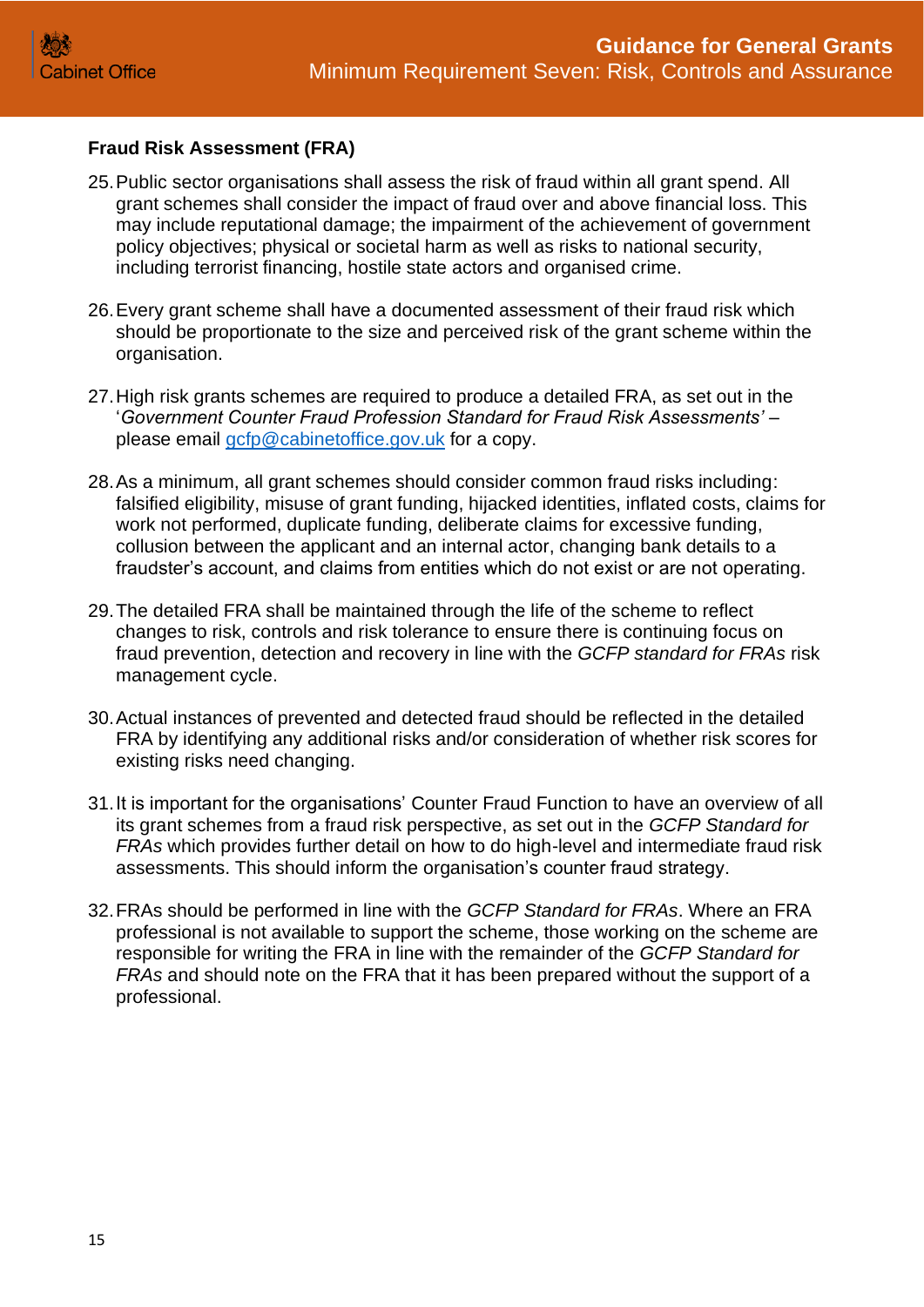## <span id="page-15-0"></span>**Controls**

- 33.Controls are any action taken by management, the board and other accountable parties to manage risk and increase the likelihood that identified objectives will be achieved.
- 34.Departments and ALBs should ensure that there are proportionate, risk based, efficient and effective controls in place at every stage of the grant administration process. Effective risk management and control for the whole grant management system is a specific responsibility of the department's Senior Officer Accountable, supported by the SOR for individual schemes and awards.
- 35.Where grants administration is part of ALB activity departments should ensure that any framework document, Memorandum of Understanding, and other governance documents that govern the relationship between the department and the ALB contain appropriate reference to supporting a control framework related to grant making and that they provide assurance, via an agreed format, that the framework is operating effectively.
- 36.The existence and effectiveness of controls should be considered during every stage of the grant making process. They should typically entail a range of preventative, directive, deterrent, detective and corrective controls for every stage of the process as described below:

#### **Activities to support preventative controls** include:

- appropriate segregation of duties when setting up and paying grant recipients;
- involvement of finance and commercial in setting up grant schemes and making awards;
- procedures to identify and prevent conflicts of interest;
- effective risk management.

#### **Directive controls** include:

- delegation letters to SROs;
- quidance and defined procedures on how grants are to be set up and managed:
- detailed grant agreements;
- requirement for those involved to undertake training; and
- fraud risk assessments and counter fraud strategy.

#### **Deterrent controls** include**:**

- the legal right to apply penalties and sanctions;
- warnings of the consequences of making false declarations.

#### **Detective controls** include:

- regular due diligence checks;
- reviews of payments against invoices;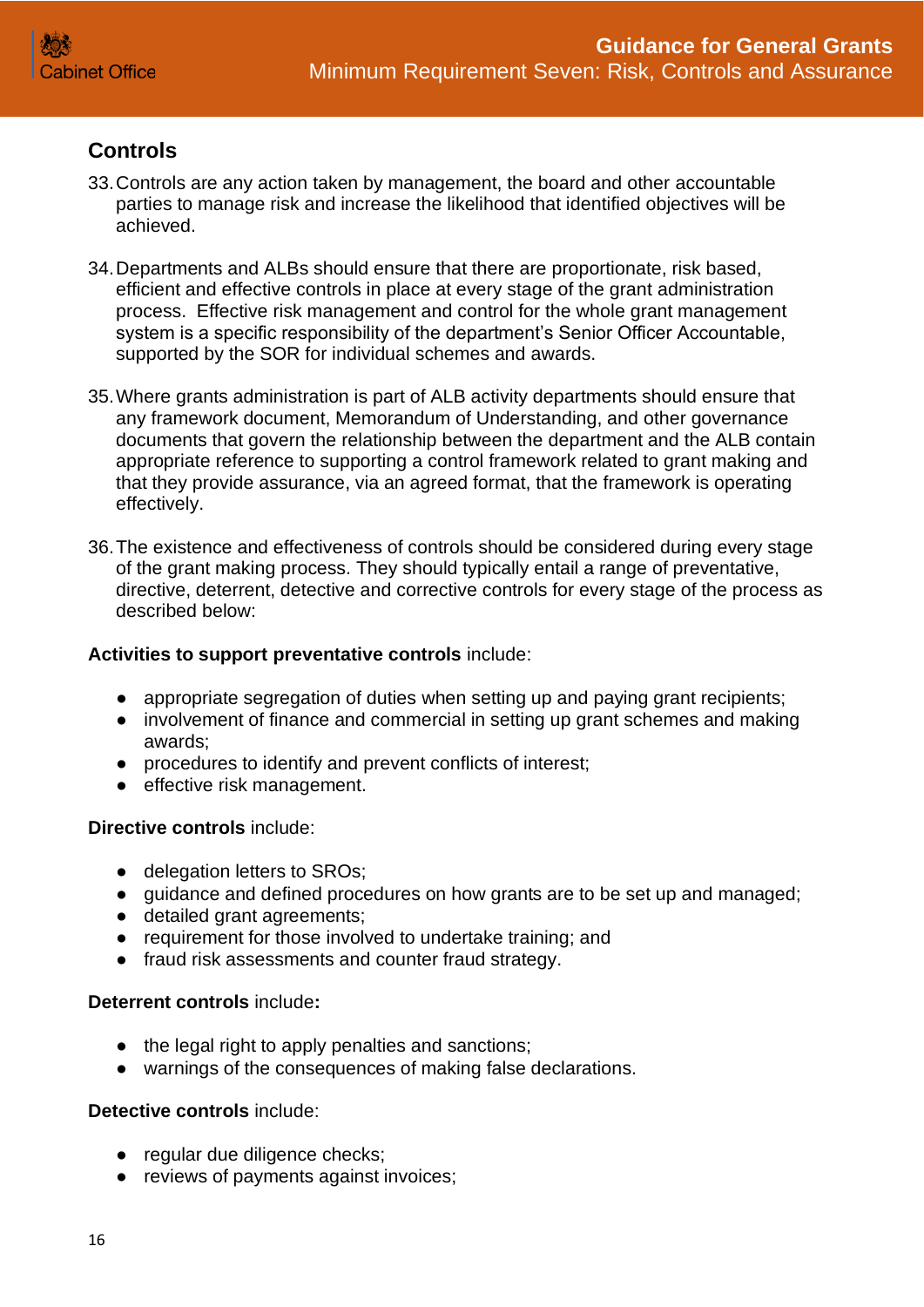- internal fraud landscape reviews and internal audits;
- compliance checks by internal control teams; and
- on-site inspections, including having the right to continue to inspect for specified periods of time in the future once a grant payment has been made to ensure grant conditions are maintained.

#### **Corrective controls include:**

- having the legal right to undertake inspections or request documentation and to effect recovery where irregularity is established;
- having a strategy for recovering overpayments.

#### <span id="page-16-0"></span>**Department and ALB Grant Management Controls**

- 37.Departments and grant making ALBs should ensure that controls to manage and monitor grant administration are effective and efficient - core controls include:
	- an effective Senior Officer Accountable to manage and direct the grant making;
	- ensuring that those involved in managing the grant activity have sufficient capability and capacity, whether undertaken in a central team or a more dispersed one;
	- appropriate systems to store grant management information in a consistent way and to enable analysis and provide management information and reporting;
	- risk management, including fraud risk assessment and assessment of national security risk is effectively embedded within grant management processes;
	- compliance with the Grants Functional Standard:
	- compliance with elements of other Grants Functional Standards that may apply, such as Finance, Counter Fraud, Commercial and Analysis, and also with the finance Global Process Design Principles for grants, the Data Protection Act and/ or the General Data Protection Regulation;
	- processes to ensure there is strong awareness of the need to seek ministerial direction where the Accounting Officer considers the scheme is novel, contentious or repercussive;
	- payment systems conforming to the finance Global Process Design Principles support prompt and accurate payments to grant recipients; and
	- procedures to identity and address conflicts of interest.

## <span id="page-16-1"></span>**Grant Recipient Controls**

- 38.Departments and grant making ALBs should consider the controls that they place on grant recipients during the initial development stages. The *grant agreement* will detail those controls - they may include:
	- categories of eligible and ineligible expenditure;
	- regular reporting of progress- monthly or quarterly- to the department and ALB on progress against the objectives of the grant;
	- regular reporting of expenditure, within eligible categories, and reconciliation of spend to invoices;
	- retention of financial records evidencing all grant spend for future audit;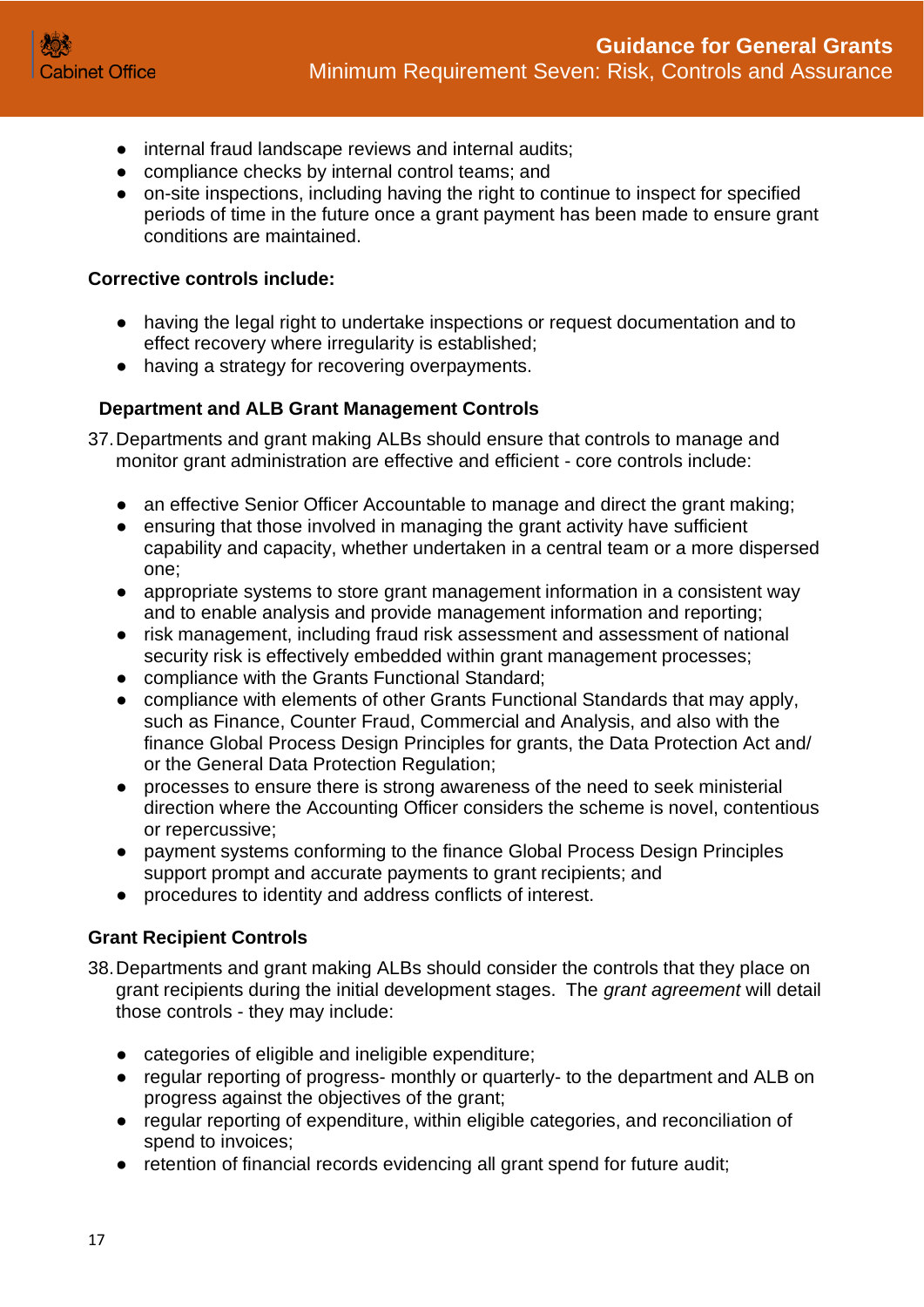- retaining the right of the department or ALB to audit the activities of the grant recipient related to the use of the grant; and
- requiring the grant recipient to nominate an Accountable Officer to sign off the accounts and formally confirm the funding was spent only on eligible expenditure.
- 39.Departments and grant making ALBs should consider the impact of any controls placed on the grant recipients to ensure that collectively they do not create a disproportionate burden - an excessive control regime may actually reduce compliance with key controls.

#### <span id="page-17-0"></span>**Public Body and Charitable Organisation Controls**

- 40.Departments and grant making ALBs should consider the controls needed when grants are awarded to other public bodies (such as police authorities) or to charities.
- 41.There should not be a presumption that fewer controls are needed because the grant recipient is a public orientated or worthy body such as a charity. Specific controls include those provided to manage other grant recipients, set out above. Additional controls may also include:
	- confirmation that funding used to fund staff is being spent on those specific posts, rather than other posts and activities;
	- assurance from local audit teams that funding is being used effectively and only for eligible expenditure;
	- due diligence on applicants to confirm they are eligible and the value of grant funding is not far in excess of their annual turnover, regardless of the Department or ALB's relationship with the entity; and
	- there should be an assessment as to whether the funding constitutes the majority of the organisation's total funding and whether that is appropriate. In that respect exit plans may need to be agreed with the organisation, for instance to increase other funding sources and reduce reliance on government support.
- 42.There are specific arrangements related to controls over grant monies issued to public entities such as Local Authorities and certain Local Enterprise Partnerships. Departments should comply with guidance issued by MHCLG on grants to these entities.

#### <span id="page-17-1"></span>**Grant Fraud Controls**

- 43.The key intention of controls is to reduce the likelihood and impact of fraud and other similar risks such as conflicts of interest. Controls to reduce fraud should form part of the thinking throughout the lifecycle of a grant scheme, from fraud risk assessment at the design and development stage, through to checks that should be undertaken at the final evaluation stage.
- 44.To ensure a consistent approach the government applies the legal definition of fraud (as set out in the Fraud Act 2006): "The making of a false representation or failing to disclose relevant information, or the abuse of position, in order to make a financial gain or misappropriate assets"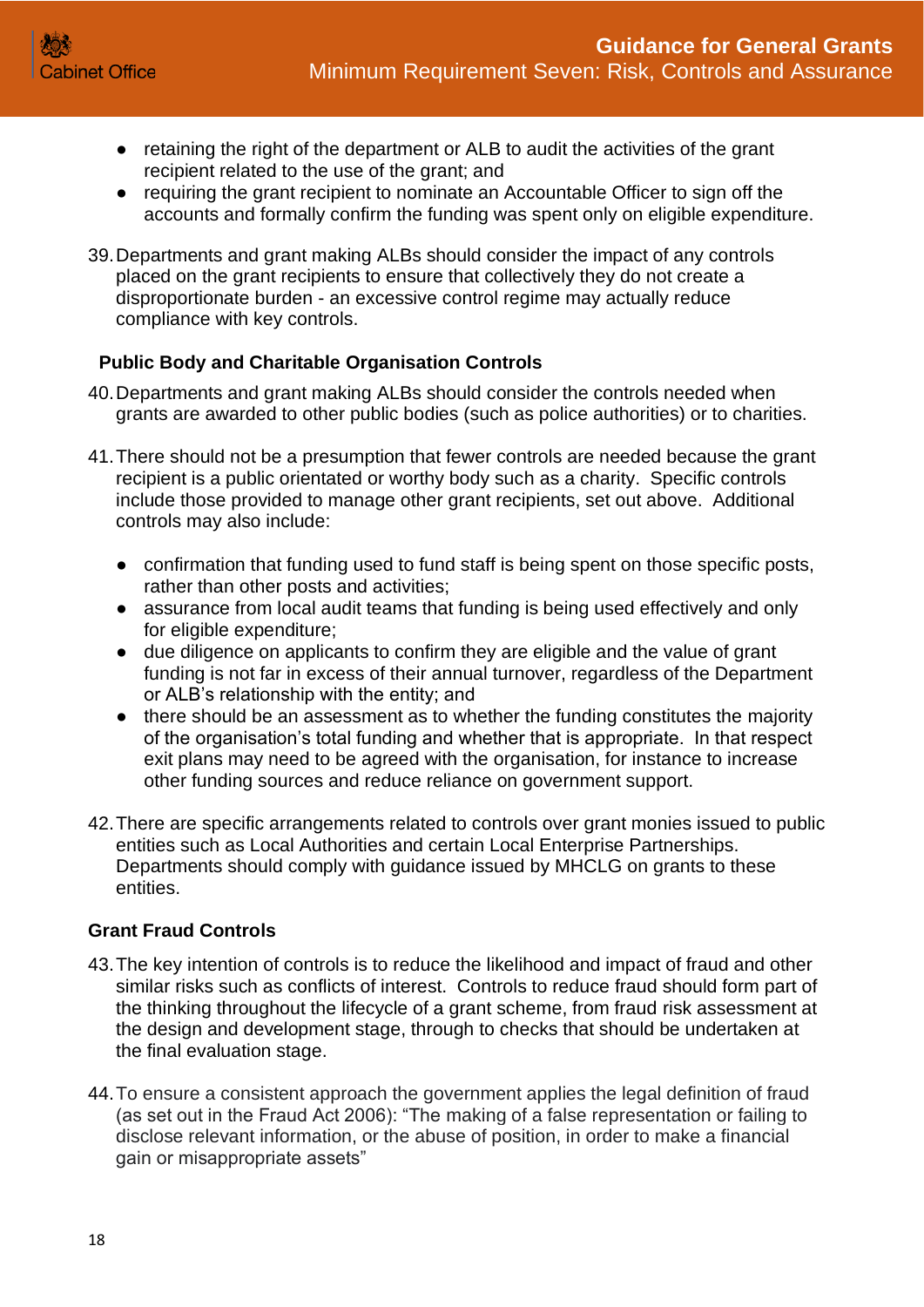#### **Common Types of Grant Fraud:**

- falsifying information in grant applications or contract proposals;
- misuse of grant funding, such as charging personal expenses as business expenses against the grant;
- stealing the identity of a business or charity to claim a grant;
- charging for costs which have not been incurred, are inflated or are not attributable to the grant;
- charging for inflated labour costs or hours, or categories of labour which have not been incurred, for example fictitious employees, contractors or consultants;
- deliberately failing to comply with grant conditions (including post-payment), through the non-delivery of agreed elements, removal of agreed elements, or delivery to an inadequate standard;
- grant application from a fictitious or 'shell' company<sup>1</sup>, or an entity which is not operating;
- billing more than one grant or contract for the same work;
- falsifying test results, outcomes or other data;
- amending bank details to divert payment to a fraudster's bank account;
- substituting approved materials with unauthorised products; and
- misrepresenting a project's status to continue receiving government funds.

#### **Reduce the risk of fraud by:**

- taking a proportionate approach to managing the risk of fraud within grants as part of the organisation's *Counter Fraud, Bribery and Corruption Strategy*;
- training, education, and awareness of all staff on fraud risks;
- ensuring organisations have appropriate whistleblowing arrangements to support the reporting of fraud or other related issues;
- clearly communicating the risk of fraud at senior leadership level to set the tone from the top;
- setting clear eligibility criteria;
- actively designing fraud out of the grant process at the initial development stages;
- reviewing and updating the fraud risk assessment at intervals throughout the life of the scheme;
- undertaking proportionate due diligence at the initial award stage and also at intervals during the delivery period;
- ensuring controls in the fraud risk assessment are operating effectively;
- the use of data analytics to proactively look for potential fraud;
- undertaking fraud loss measurement exercises to estimate and understand the potential for fraud loss through identified residual fraud risks;
- embedding detective controls and ensuring they are operating effectively; and,
- site visits for high-value and high-risk grants.

 $1$  A shell company is defined as an inactive company used as a vehicle for various financial manoeuvres, or kept dormant for future use in some other capacity.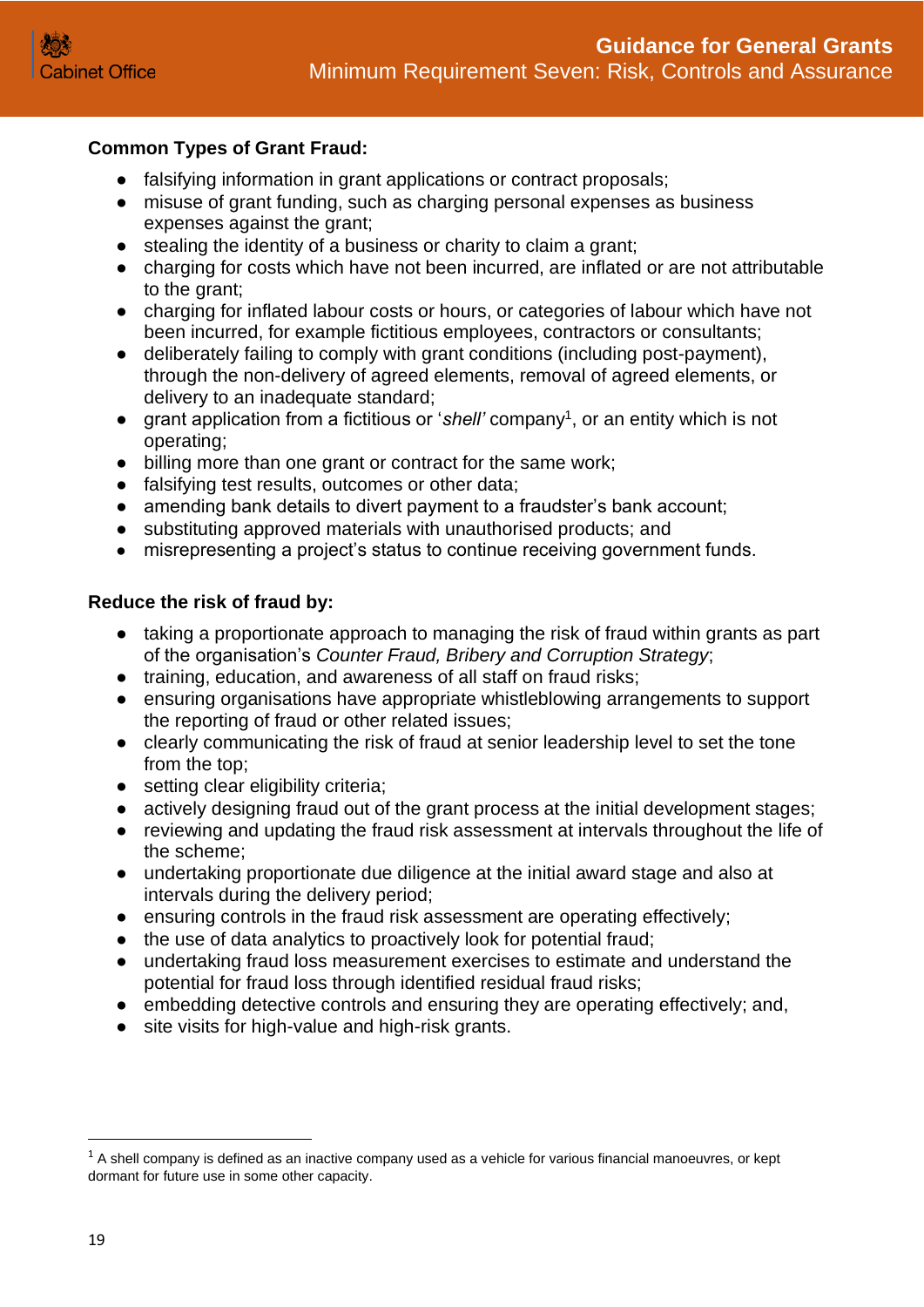## <span id="page-19-0"></span>**Due Diligence**

45.Due diligence refers to a process, or set of processes, to appraise:

- performance;
- eligibility;
- basic financial checks:
- past track record; and
- background of the grant applicant.
- 46.These are part of initial checks performed during the assessment of applications, but may be refreshed during the lifecycle of the grant if proportionate. Robust due diligence processes help to mitigate reputational risks, potential fraud, potential national security risks, errors and financial loss.

47.Due diligence is important to:

- confirm that a grant recipient understands and can manage the risks associated with grants and that they are working with organisations, entities, or institutions that are likely to assist them with successfully achieving their objectives;
- identify potential early warning signs and avoid bad grant award decisions; and
- support information gathering, which is useful for ensuring all checks are completed prior to the application proceeding to the next stage of the grant making process.
- 48.Departments should consider the resources to be allocated for due diligence, in line with the following principles:
	- resources allocated to the due diligence process are at the discretion of departments - departments are free to conduct due diligence themselves, or outsource as appropriate;
	- ensure that the right people with the right skills are assigned to the task and consider the resource allocation, based on the thresholds of grants outlined in the diagram below, for example for grants with a value of less than £100,000 the due diligence checks can be undertaken by the grant or policy team with support from finance and commercial;
	- for complex and contentious grants or those above £100,000, consider using staff with specialist skills as appropriate, for example accountants, fraud investigators, lawyers, etc.; and
	- there is no prescription on the seniority of those conducting due diligence checks, but those involved should have the powers and authority to carry out due diligence in full and the SOR be able to confidently sign-off on the findings from due diligence checks.

Departments and their grant making ALBs should develop due diligence models based on best practice and guidance that are proportional to the value of the grant, as demonstrated in the table below. The mandatory due diligence checks reflect spend and risk.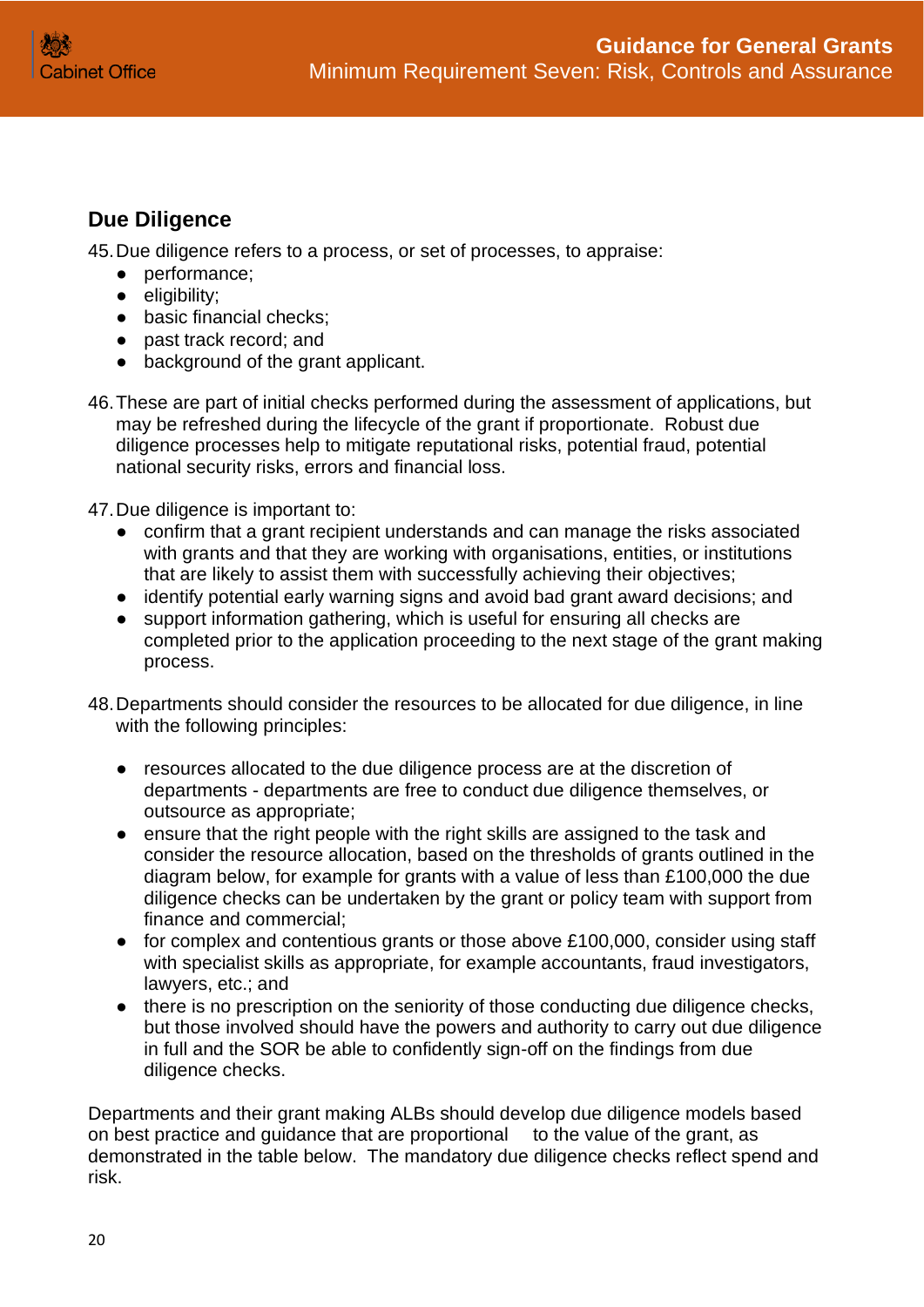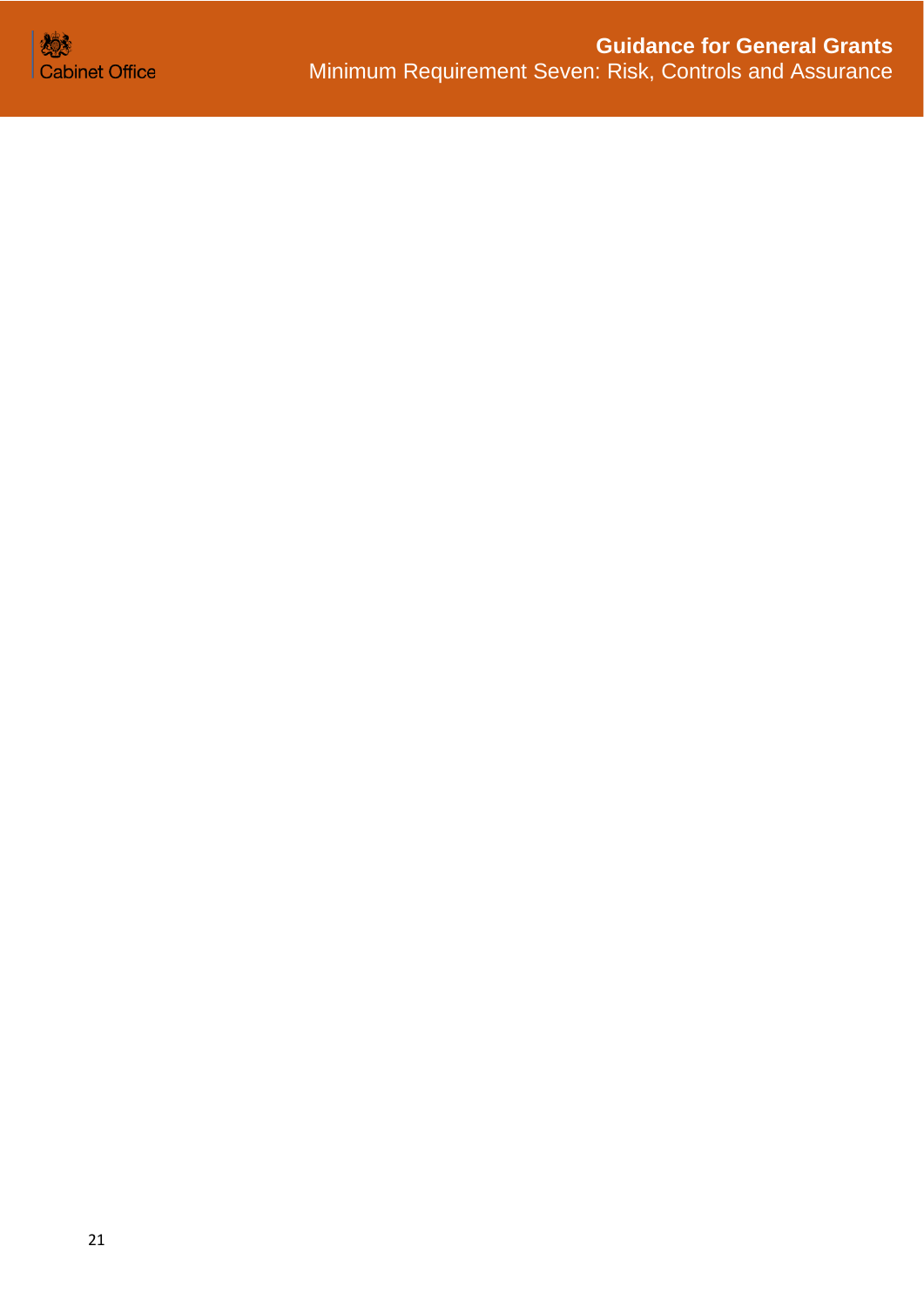## <span id="page-21-0"></span>**Table: Mandatory due diligence checks**

| <b>Grants award below £100k</b><br>and Low Risk                                                                                                                                                                                                                                                                                                                                                                                                                                                                                                                                                                                                                                                                                                                                                                                                       | <b>Grant awards £100k -</b><br>£5milion<br>and/ or High Risk                                                                                                                                                                                                                                                                                                                                                                                                                                                                                                                                                                                                   | <b>Grant awards above £5million</b>                                                                                                                                                                                                                                        |
|-------------------------------------------------------------------------------------------------------------------------------------------------------------------------------------------------------------------------------------------------------------------------------------------------------------------------------------------------------------------------------------------------------------------------------------------------------------------------------------------------------------------------------------------------------------------------------------------------------------------------------------------------------------------------------------------------------------------------------------------------------------------------------------------------------------------------------------------------------|----------------------------------------------------------------------------------------------------------------------------------------------------------------------------------------------------------------------------------------------------------------------------------------------------------------------------------------------------------------------------------------------------------------------------------------------------------------------------------------------------------------------------------------------------------------------------------------------------------------------------------------------------------------|----------------------------------------------------------------------------------------------------------------------------------------------------------------------------------------------------------------------------------------------------------------------------|
| Checks to be conducted by<br>the grant or policy team with<br>support from finance.                                                                                                                                                                                                                                                                                                                                                                                                                                                                                                                                                                                                                                                                                                                                                                   | Due diligence conducted by<br>internal finance<br>professionals.                                                                                                                                                                                                                                                                                                                                                                                                                                                                                                                                                                                               | Due diligence to be compliant<br>with HMT guidelines and to be<br>conducted by finance<br>professionals with support from<br>external experts if required.                                                                                                                 |
| Specific requirements:<br>• Check if the individual or<br>entity meets the eligibility<br>criteria.<br>• Individual legal entity<br>checks (Companies<br><b>House and Charities</b><br>Commission). These<br>shall include a check on<br>whether the entity is<br>trading.<br>• Financial viability checks.<br>• Check if the individual or<br>entity is able to deliver the<br>grant; such as confirming<br>their day-to-day activities<br>are in line with the grant<br>purpose, and the grant<br>does not significantly<br>exceed the size of their<br>business.<br>• Assess Ultimate<br><b>Beneficial Owners and</b><br>linked companies and<br>geographies for National<br>Security risk.<br>• Check if the individual or<br>organisation has received<br>another source of<br>government funding<br>(GGIS) and consider<br>evaluating feedback. | Further requirements in<br>addition to the previous<br>column:<br>• Financial: cash flow and<br>reserves-consider the<br>impact of the recipient<br>taking on outcome-based<br>grant. Check for evidence<br>of financial distress or over-<br>reliance on grant funding.<br><b>Commercial: consider</b><br>$\bullet$<br>the impact on competitors<br>or the market.<br><b>Operational:</b> investigate<br>$\bullet$<br>if the grant recipient has<br>the people, processes<br>and products required for<br>delivery - a site visit<br>advisable.<br>• Governance: is the<br>governance structure<br>robust?<br>• Reputational: Perform<br>adverse media checks | Further requirements in<br>addition to the previous two<br>columns:<br>• A mandatory site visit and<br>detailed analysis of financial<br>accounts.<br>• Quarterly reviews of<br>performance.<br>• Consider that a non-<br>executive member sits on<br>the programme board. |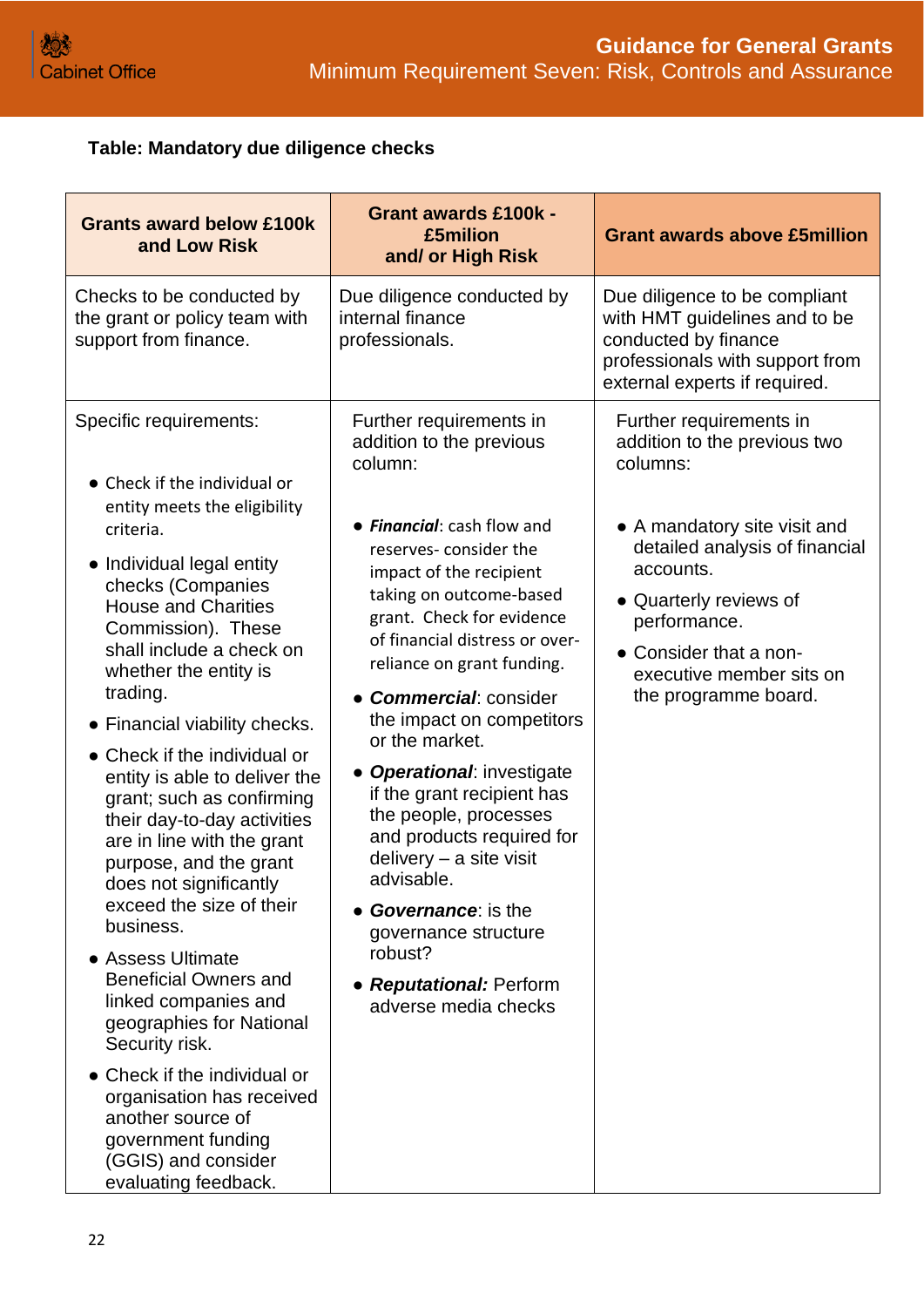49.The following due diligence checks should be considered:

#### **Financial:**

- the short and medium-term financial viability of the applicant organisation, including the extent of reliance on grant and other government funding;
- use of other sources of data such as 360Giving and the EU's Financial Transparency System to assess performance track record and the risk of overlapping funding;
- financial stability of the applicant e.g. grant to revenue ratio, assessment of profitability, liquidity, debt commitments, etc;
- bank account verification prior to any payments being made including location, where a UK based account is specified; and ensuring the bank account matches the name and type of applicant e.g. personal or business account; and
- late financial reporting.

#### **Operational:**

- type of applicant i.e. individuals, organisations (public sector, private sector), new applicants;
- the applicant's previous experience, if any, in managing grant awards;
- the applicant's performance under other government grant awards;
- the length of grant period, including whether it has been renewed over several years;
- grant value and whether the value is appropriate for the outcome delivered and the size of the applicant organisation;
- capability, track record and credibility;
- whether the applicant has adequate internal, fiscal and administrative controls and has capacity to deliver;
- considerations around capacity where the grant awarded is in excess of the organisation's annual turnover; and
- website and web presence (via a search engine).

#### **Governance:**

- ownership or control structure of the organisation;
- applicant's eligibility, verifying the application to third party evidence e.g. Companies House, HMRC data, third party databases or bank statements;
- assessment of whether the applicant is genuine e.g. businesses which are not operating, whose identities have been hijacked, or shell companies;
- verification of identity and/ or legal status via legal teams including checks against Companies House and the Charities Commission as well as checks of legal documentation such as certificates of incorporation or articles of association, where applicable;
- directors are active on the Companies House register;
- the track record of the directors associated with the applicant organisation and whether historical poor performance is indicative of a higher risk of misuse of the funding;
- whether the disclosed directors or trustees have links to other grant recipients and whether there is any risk associated with those shared directorships;
- address search, use of a Post Office (PO) box: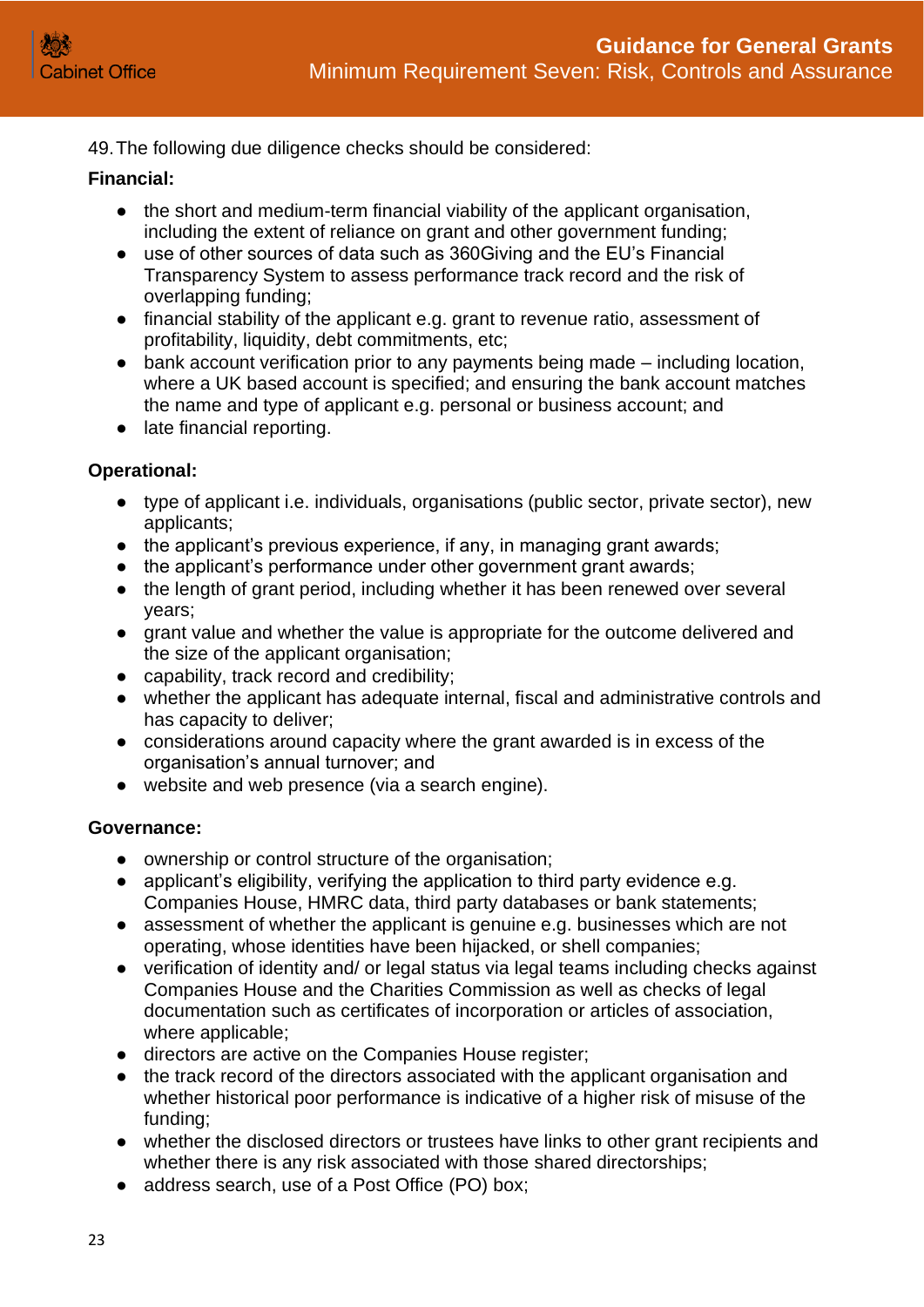- checks to establish the *beneficial ownership* in relation to the applicant organisation to ensure that departments and grant making ALBs know who has significant control over an organisation;
- any adverse information regarding the applicant's officials or key employees that calls into question the applicant's ability to perform satisfactorily; and
- turnover of board members

#### **Security:**

- research to investigate specific areas of risks, for example conflicts of interest, anti-money laundering (AML), countering terrorist financing (CTF), bribery and other criminal activities associated with the activity being funded;
- an assessment of any *national security, export control or organisational security* risks; including other companies or directors in the Group structure and potential use of subcontractors;
- risks to national security e.g. overseas ownership or financing, linked entities which are overseas, access to possible dual use Intellectual Property, risk of terrorist financing, or access to UK border controls; and
- any adverse information on the applicant's international collaboration partners, whose links to research, institutions or authoritarian states may present *national security risks* or reputational risks to the organisation and applicant.
- 50.For grants in the fields of research, innovation, technology and infrastructure, the following checks should be considered - whether:
	- the applicant intends to collaborate, or has a history of collaboration, with foreign organisations of potential *national security* concern, for example, those that are subject to export restrictions or thought to conduct research on behalf of the military or intelligence agencies of hostile foreign states;
	- the applicant has proportionate measures in place to protect sensitive information or technology arising from the grant award, for example, physical, personnel, and cyber security policies;
	- the organisation is itself or has directors or owner that are subject to the UK or international sanctions regimes;
	- the [Export Control Joint Unit](https://www.gov.uk/government/organisations/export-control-organisation) should be consulted; and
	- the institution is compliant with the [Academic Technology Approval Scheme.](https://www.gov.uk/guidance/academic-technology-approval-scheme)

Each of these has its own conditions and complying with one will not satisfy the conditions of the others. Failure to comply with legislation may expose the grant recipient to criminal investigation.

51.The three potential outcomes from the due diligence process are:

- **Fully approved**: a recommendation to proceed with the award.
- **Partially approved**: depending on the concerns raised a variety of options are available such as a reduction in grant value to lessen the department's exposure, further enhanced due diligence steps and considering funding in tranches with enhanced monitoring.
- **Not approved**: a recommendation not to proceed with the award.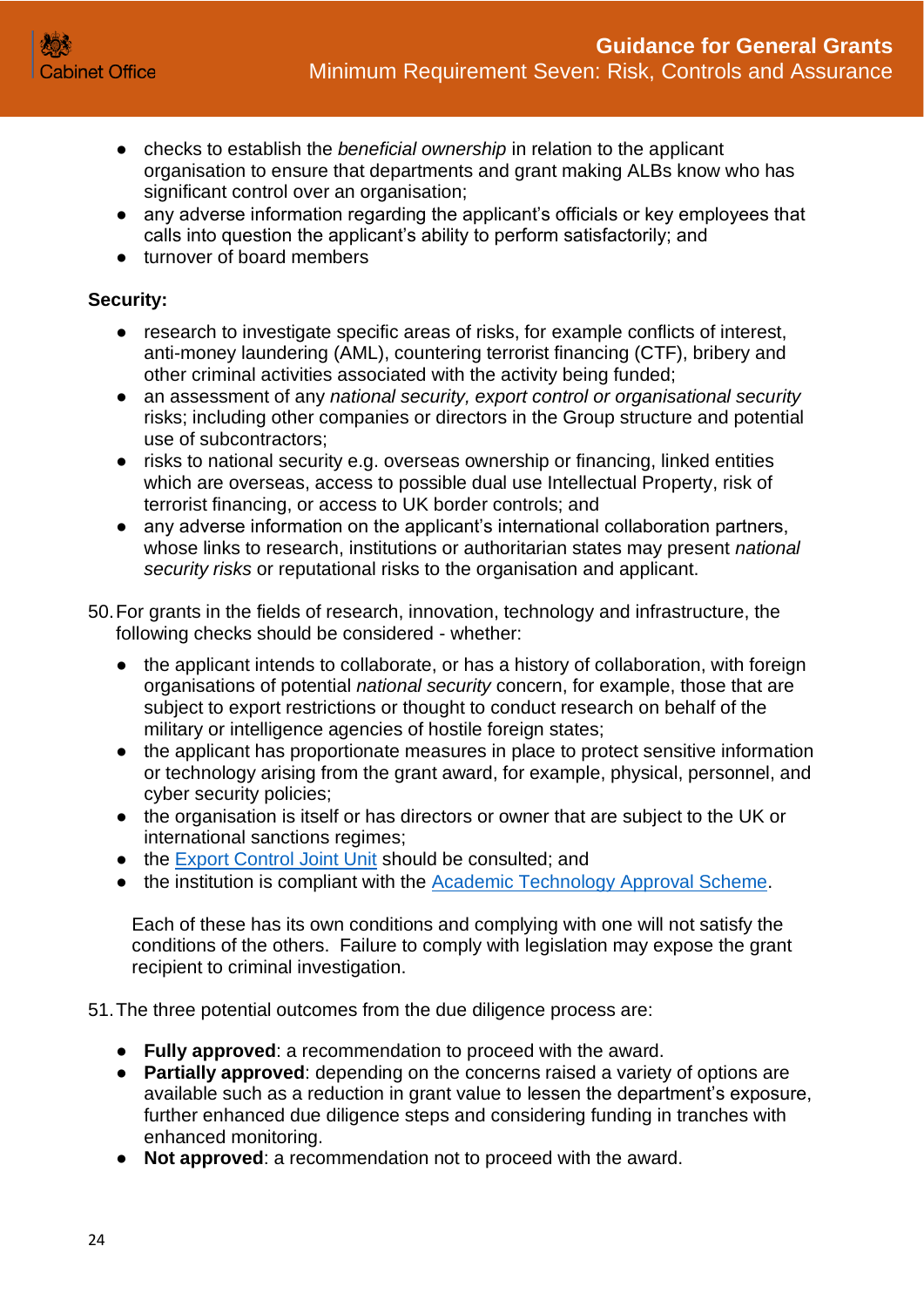## <span id="page-24-0"></span>**Assurance**

#### <span id="page-24-1"></span>**Governance processes**

52.Departments and grant making ALBs should obtain appropriate assurance over the effectiveness of risk management and controls, as part of governance processes. This can be achieved through internal audits, internal reviews and other assurance mechanisms. The level and range of assurance depends on the departmental risk appetite, size and type of grants and the impact on business objectives. Ultimately this will inform the end of year reporting process.

#### <span id="page-24-2"></span>**Assurance framework related to grants**

- 53.Departments and grant making ALBs with significant grants expenditure should map out the *three lines of defence* (see below) to support effective risk and control management in relation to grants. Further detail on ensuring the department or ALB has an effective and efficient assurance framework is detailed in the HM Treasury [assurance frameworks](https://www.gov.uk/government/publications/assurance-frameworks-guidance) guidance. Mapping out the *three lines of defence* supports the identification of weaknesses and gaps in assurance, such as whether second line assurance activity is sufficient. The Government Internal Audit Agency (GIAA) can provide further advice on how best to undertake this exercise.
- 54.By defining the sources of assurance in three broad categories, it helps to understand how each contributes to the overall level of assurance provided and how best they can be integrated and mutually supportive. For example, management checks and assurances could be harnessed to provide coverage of routine operations as the first line of assurance, as a second line of assurance a team/individual within the department that is separate from the day to day running of the grants team should perform periodic objective tests to the effectiveness of grant making arrangements and internal audit could targeted at riskier or more complex areas as the third line of assurance.
- 55.Departments and grant making ALBs should ensure that assurances are obtained as part of ongoing governance processes from those operating in the three lines of defence.
- 56.From an assurance perspective, as a minimum, the development of business plans, the competitive requirements of grant making, the robustness of grant funding agreements should be reviewed, together with the requirements to conduct fraud risk assessments and due diligence on grant recipients (where applicable).

#### <span id="page-24-3"></span>**Reporting of assurances related to grants**

- 57.Departments and grant making ALBs shall have a process to ensure that important assurance reports are shared with their senior governance boards and audit committee for review and comment - this includes:
	- Cabinet Office led grant maturity assessments, which provide an important source of assurance by issuing an assessment of grant making in the department. The scores shall be discussed by the department's boards and audit committee, along with any action plans to improve the scores;
	- Internal audit reports and assurances on grant management; and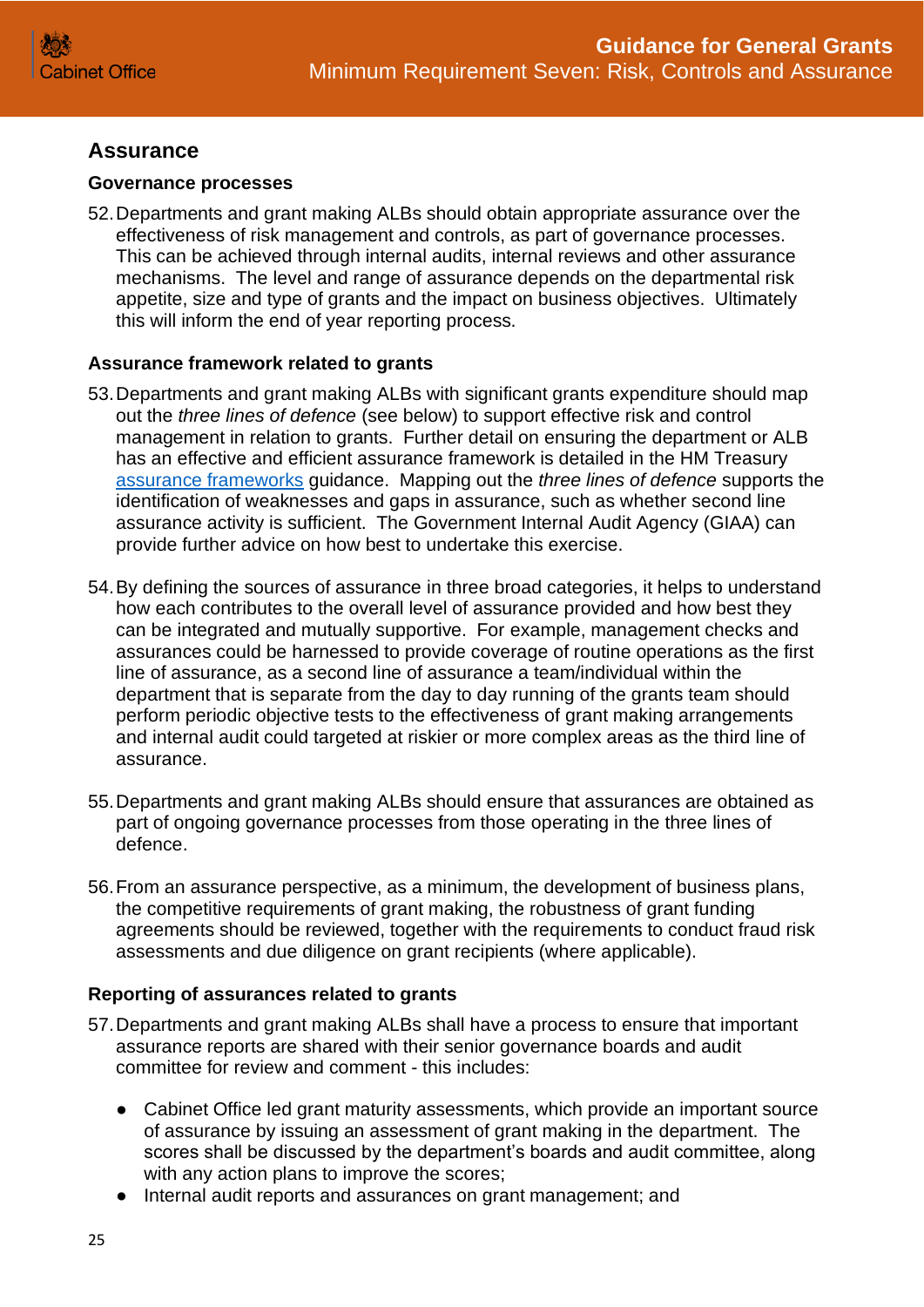- Infrastructure and Project Authority (IPA) work.
- 58.As required by HM Treasury guidance, responsibilities related to grant management shall be clearly defined in departments' annual [Accounting Officer System Statement](https://www.gov.uk/government/publications/accounting-officer-system-statements)  $(AOSS)$  – the '7<sup>th</sup> Section' of the guidance sets out the requirements for grants. The AOSS provides visibility against required assurances from those with responsibility for the management of the department's grants portfolio.
- 59.Principal Accounting Officers remain accountable for grant funding issued to ALBs. As a result, with respect to grant funding Accounting Officers should:
	- seek assurance that ALBs are complying with the Grants Functional Standard and associated minimum requirements for general grants and have an appropriate assurance framework;
	- ensure that ALB framework and governance documents include a reference to the requirement to comply with the Grants Functional Standard - review of the efficacy of governance documents should be undertaken at an appropriate point;
	- ensure there is a process to escalate risks from the ALB to the department; and,
	- accurately outline responsibilities related to grant management within their AOSS.

## <span id="page-25-0"></span>**Research funding**

#### **Research funding may pose a risk to national security or breach export controls.**

#### **Protecting research**

- 60.The Centre for the Protection of National Infrastructure has launched [Trusted](https://www.cpni.gov.uk/trusted-research-guidance)  [Research,](https://www.cpni.gov.uk/trusted-research-guidance) a new campaign to support the integrity of the system of international research collaboration, which is vital to the continued success of the UK's research and innovation sector. If you manage research and innovation grants please familiarise yourself with the aims and objectives of the campaign and promote it to your grant recipients as appropriate.
- 61.The expectation is that grant making departments and ALBs shall ensure grant recipients provide a commitment that Intellectual Property (IP) generated from taxpayer funded research will be of benefit to UK prosperity.

#### **Understanding the risk**

- 62.There is a risk that technology developed as part of an international research collaboration could be misused by a foreign state to control or repress their population.
- 63.Dual use technology, which may be subject to export control, could be adapted by a foreign state's military against UK interests. Good due diligence should include a consideration of potential *national security* concerns surrounding the award of a grant. In such cases, failure to protect IP and a lack of due diligence into collaborators could result in sensitive technology being transferred to and misused by a hostile foreign